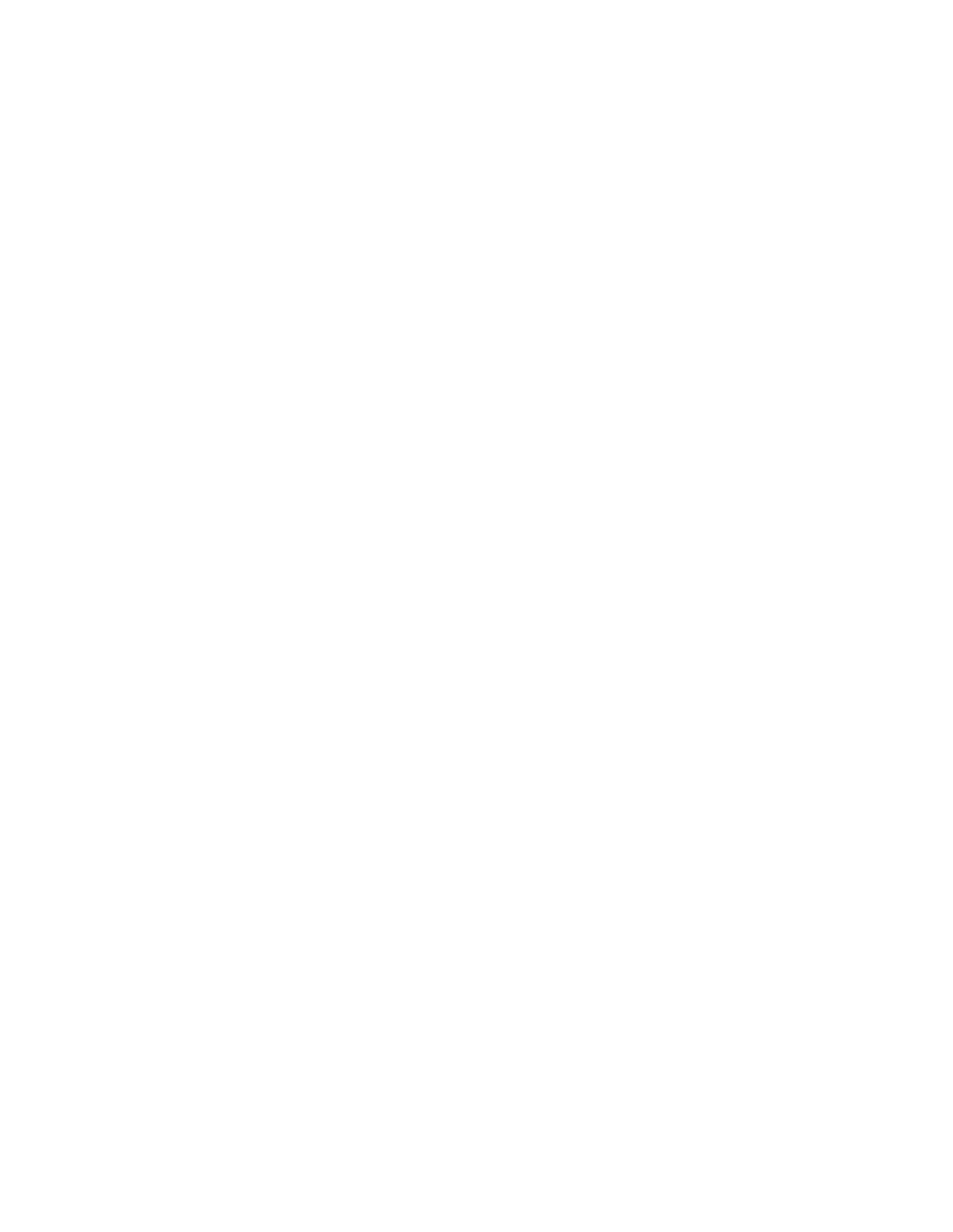

*The Minnesota Housing Finance Agency does not discriminate on the basis of race, color, creed, national origin, sex, religion, marital status, status with regard to public assistance, disability, familial status, gender identity, or sexual orientation in the provision of services.*

*An equal opportunity employer.*

*This information will be made available in alternative format upon request.*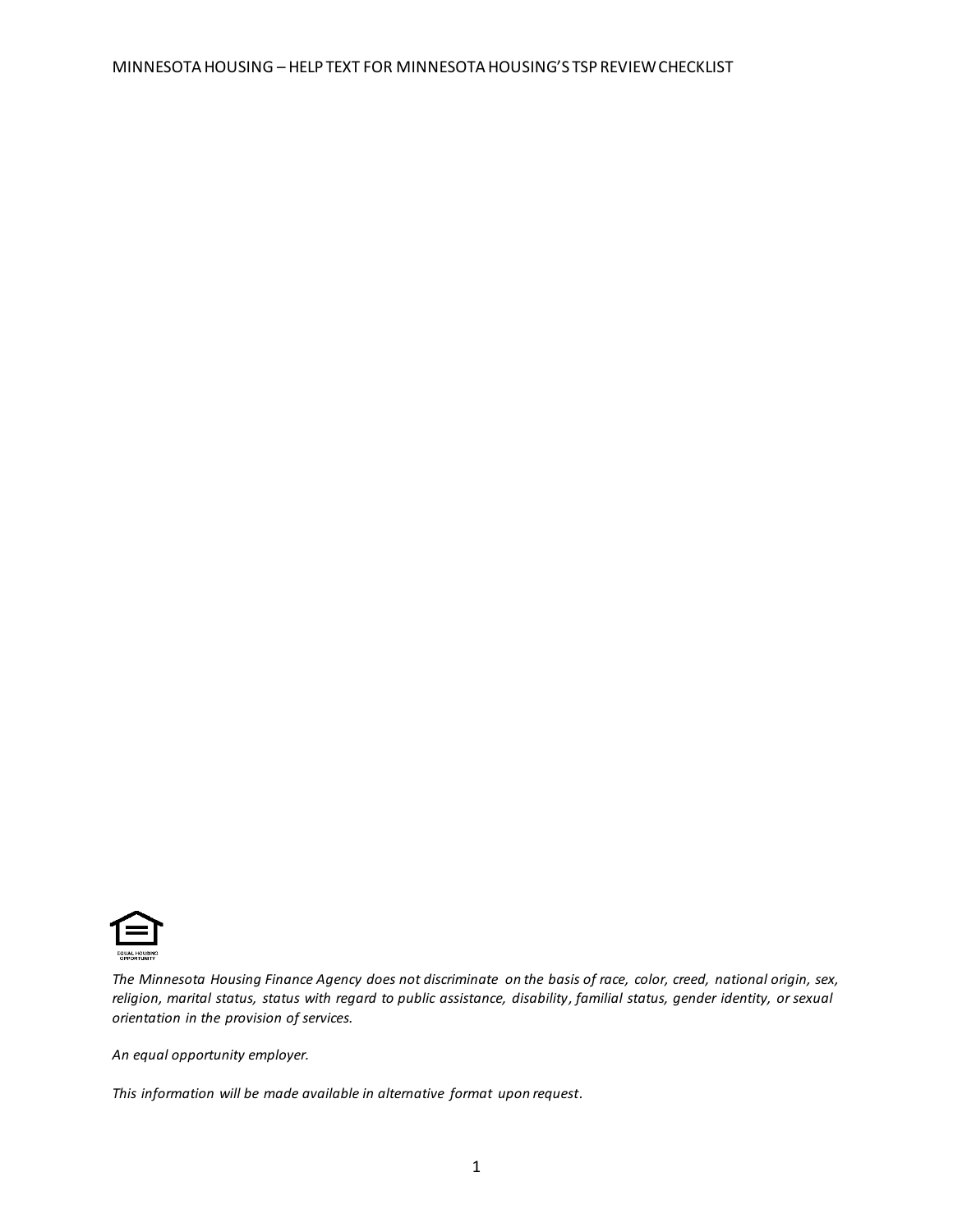# **Table of Contents**

| 2.01 |                                                                                                                                                                  |  |
|------|------------------------------------------------------------------------------------------------------------------------------------------------------------------|--|
| 2.02 |                                                                                                                                                                  |  |
| 2.03 |                                                                                                                                                                  |  |
| 2.04 |                                                                                                                                                                  |  |
| 2.05 |                                                                                                                                                                  |  |
| 2.06 |                                                                                                                                                                  |  |
| 2.07 |                                                                                                                                                                  |  |
| 2.08 |                                                                                                                                                                  |  |
| 2.09 |                                                                                                                                                                  |  |
| 2.10 |                                                                                                                                                                  |  |
|      |                                                                                                                                                                  |  |
| 3.01 |                                                                                                                                                                  |  |
| 3.02 |                                                                                                                                                                  |  |
| 3.03 |                                                                                                                                                                  |  |
|      |                                                                                                                                                                  |  |
|      | Chapter 5- Procedures for Rejecting Ineligible Applicants  14                                                                                                    |  |
|      |                                                                                                                                                                  |  |
|      |                                                                                                                                                                  |  |
|      | Chapter 8 - Policies for Applying Violence Against Women Act Protections 17                                                                                      |  |
|      | Chapter 9 - Policies to Comply with Section 504 of the Rehabilitation Act of<br>1973, the Fair Housing Act and Other Relevant Civil Rights Laws and Statutes. 18 |  |
|      |                                                                                                                                                                  |  |
|      |                                                                                                                                                                  |  |
|      |                                                                                                                                                                  |  |
|      |                                                                                                                                                                  |  |
|      |                                                                                                                                                                  |  |
|      |                                                                                                                                                                  |  |
|      |                                                                                                                                                                  |  |
|      |                                                                                                                                                                  |  |
|      | Chapter 14 - Tenant Screening Criteria: Supportive Housing Units  24                                                                                             |  |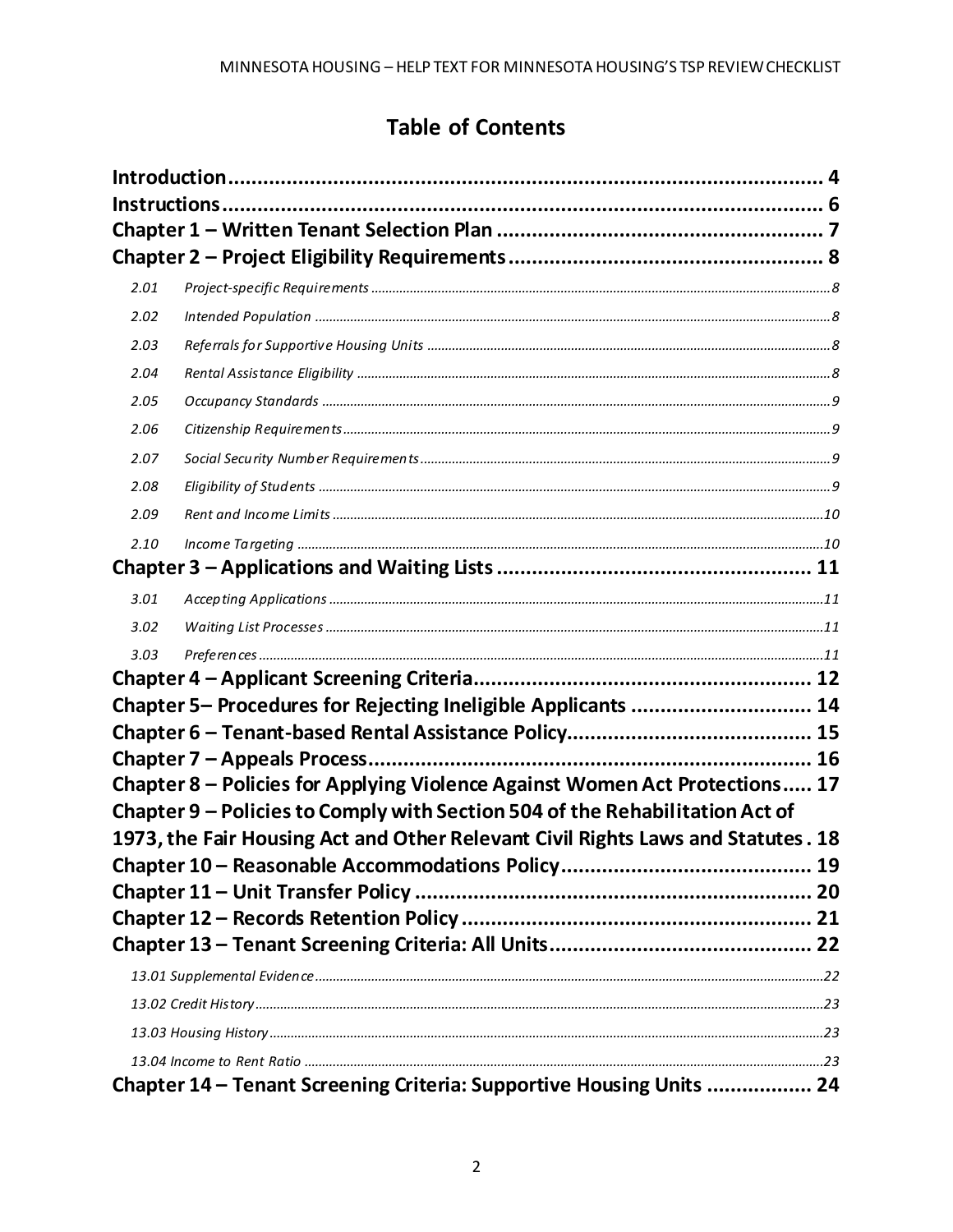#### MINNESOTA HOUSING - HELP TEXT FOR MINNESOTA HOUSING'S TSP REVIEW CHECKLIST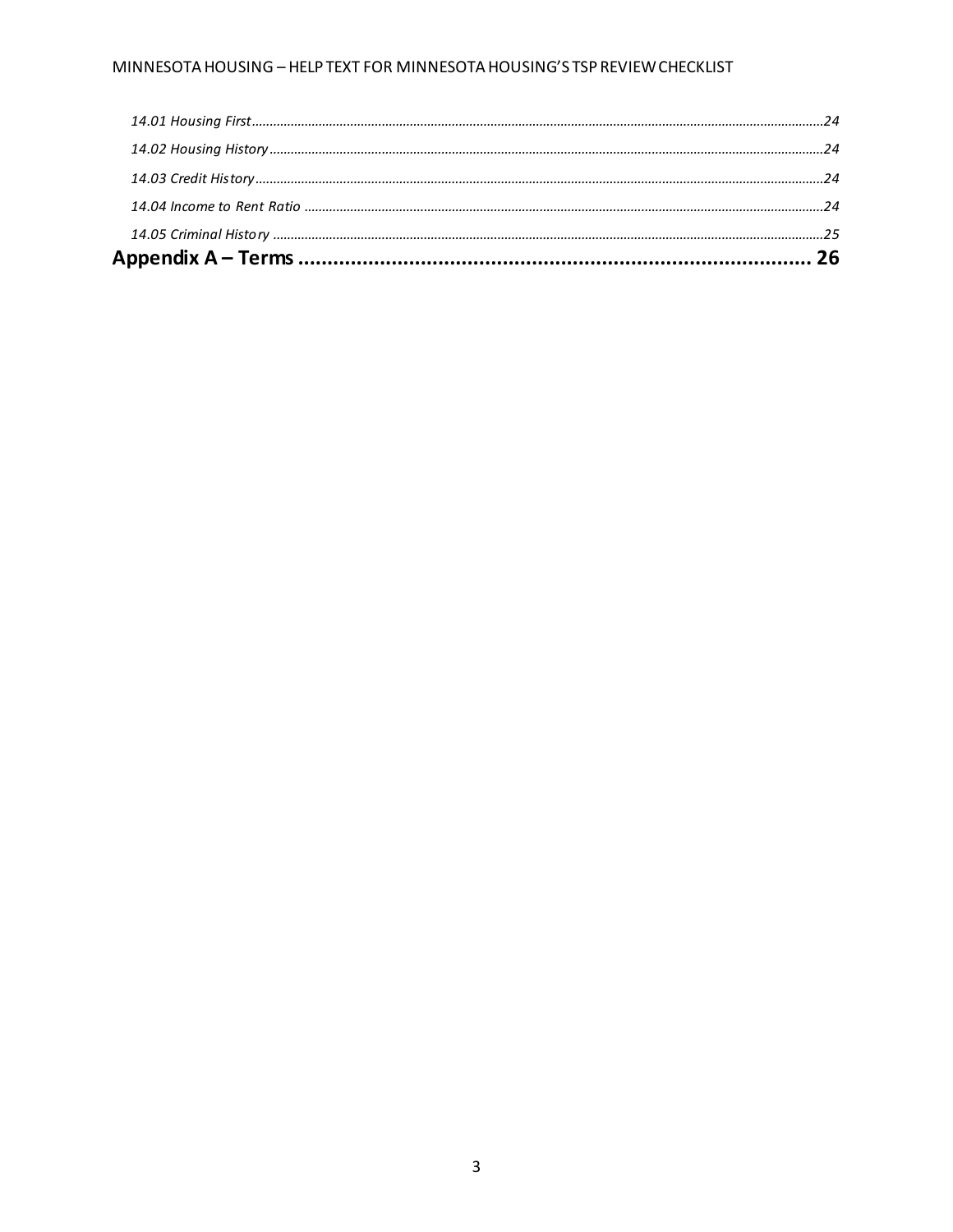# <span id="page-5-0"></span>**Introduction**

The Tenant Selection Plan (TSP) Guidelines outline TSP requirements and best practices for projects that receive financing through Minnesota Housing (Agency). The General Considerations section (found on page 1 of the TSP Guidelines document) outlines requirements that apply to all projects that are required by Agency financing to have a TSP.<sup>1</sup> The Tenant Screening Criteria section that follows the General Considerations section outlines requirements that apply to projects selected for financing as the result of a funding application submitted to Minnesota Housing after March 31, 2021. Projects that were funded prior to this date are not mandated to implement the tenant screening criteria but are encouraged to do so as best practice. The information found in both sections helps inform the structure of TSPs, outlines what elements must be included, and for some projects, what elements are encouraged as best practice. Note that specific program guidelines may require additional elements be implemented, no matter the funding date.

The TSP guidelines were updated in December 2020 and will be modified as needed as Minnesota Housing learns more from prospective and current tenants, external partners, and other state housing agencies. The most current TSP guidelines and accompanying TSP Review Checklist (TSP Checklist) and Help Text are posted on the [TSP webpage.](http://www.mnhousing.gov/sites/multifamily/tenantselectionplan)

The TSP Checklist, which accompanies this Help Text, is a tool that Agency external partners must use to help ensure compliance to Agency and federal guidelines, as well as requirements related to Minnesota Housing managed funding streams. Using the checklist to verify particular elements are included in a TSP also creates transparency in review. Agency staff tasked with review and approval of TSPs will do so in conjunction with the submitted checklist, returning to owners/management agents (owners/agents) comments and/or questions based on the content of the TSP and accompanying checklist.

This Help Text is meant to provide more context and detail for Agency guidelines and the requirements of the funding sources managed by the Agency to inform both construction of a TSP and completion of the [TSP Checklist.](http://www.mnhousing.gov/sites/multifamily/tenantselectionplan) The TSP webpage also includes a recorded training that provides an overview of the most updated TSP Guidelines.

### **Programs Included in TSP Checklist and Help Text**

The TSP Checklist and Help Text reflect Agency guidelines. Additionally, the TSP Checklist and Help Text incorporate funding streams that Minnesota Housing manages, such as Section 8 project-based rental assistance (Section 8), Section 811 project-based rental assistance (Section 811 PRA), and HOME Investment Partnerships Program/National Housing Trust Fund (HOME/NHTF). These programs have their own TSP and screening requirements that the

 $1$  The TSP webpage includes a link to Minnesota Housing administered programs and funding sources, detailing which programs are subject to Agency TSP guidelines and for which programs the guidelines are encouraged as best practice. <http://www.mnhousing.gov/sites/multifamily/tenantselectionplan>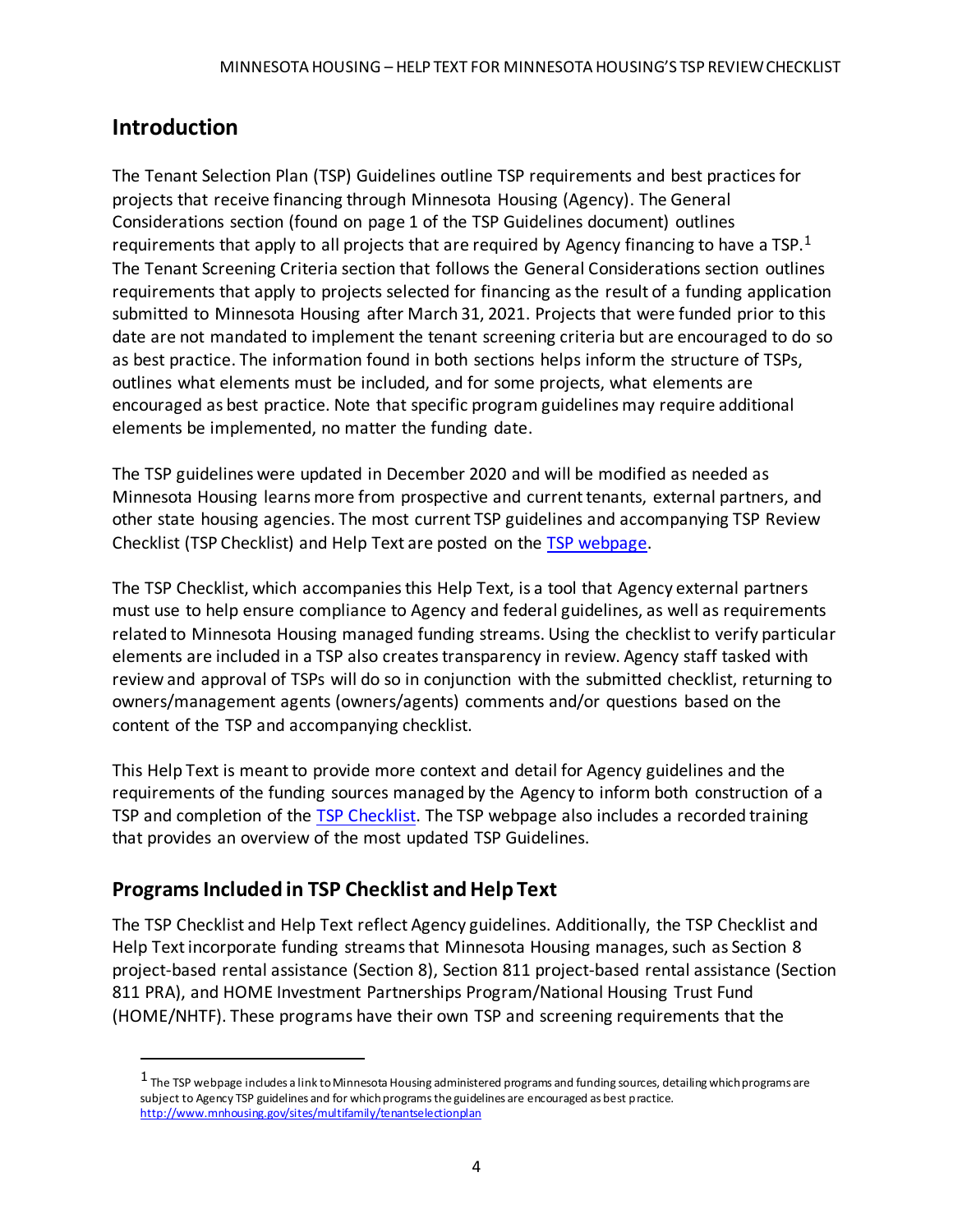Agency reviews for compliance. As those programs modify or update their expectations for TSPs, Minnesota Housing will update the TSP Checklist and Help Text accordingly. Note, however, that if a project receives Section 8 from another entity, HOME/NHTF funds from another entity, or any other funding source from an entity that is not Minnesota Housing, Minnesota Housing will not review the TSP for compliance with those programs and instead encourages owners/agents to connect with the administering entity to determine any TSP expectations. Finally, the Housing Tax Credit (HTC) program does not have specific required TSP elements outside of what the Agency outlines, and thus the expectations for the HTC program are encompassed in the Agency Guidelines column of the TSP Checklist.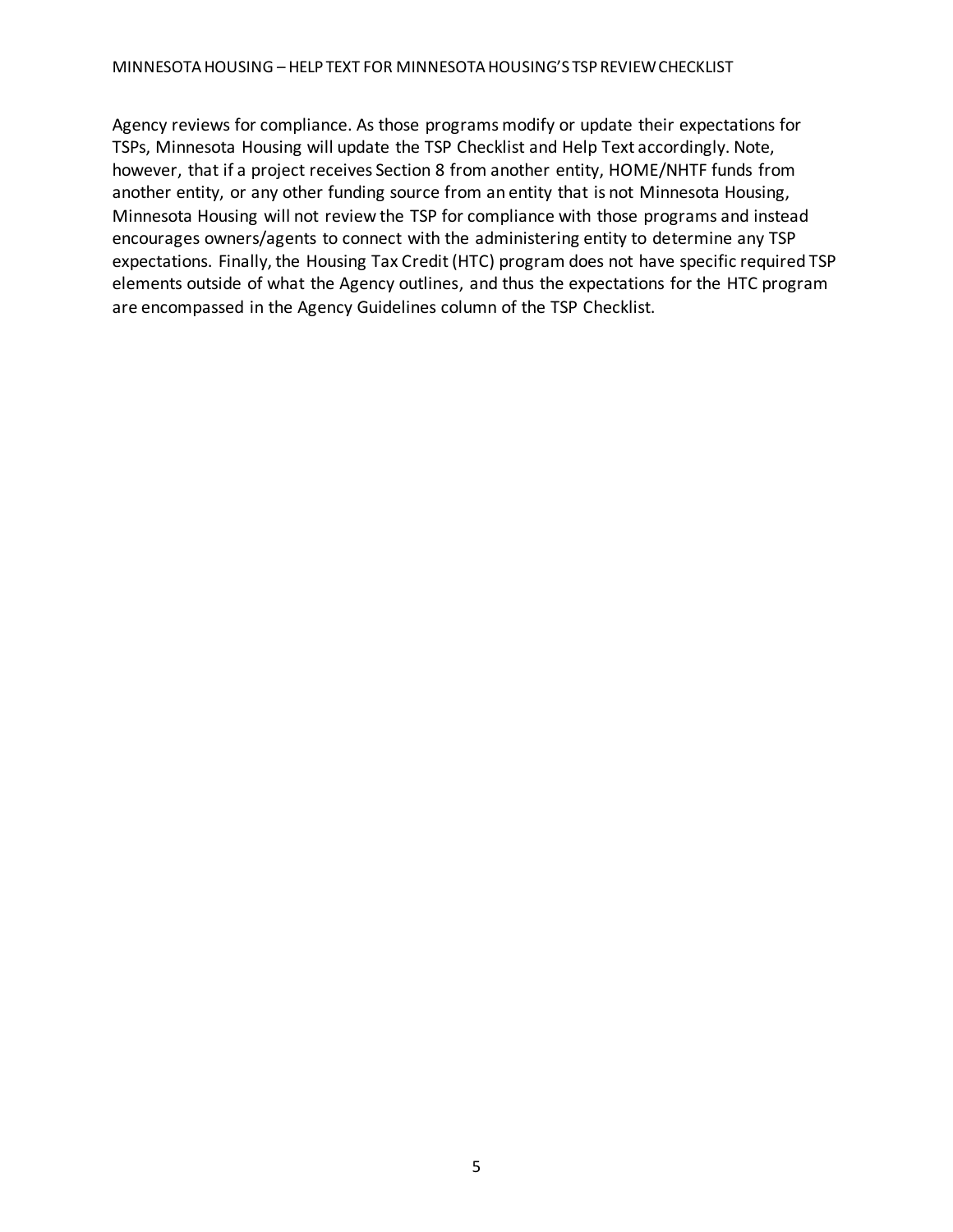# <span id="page-7-0"></span>**Instructions**

Owners/agents should use the [TSP Guidelines,](http://www.mnhousing.gov/sites/multifamily/tenantselectionplan) the Help Text (this document), and the [TSP](http://www.mnhousing.gov/sites/multifamily/tenantselectionplan)  [Checklist](http://www.mnhousing.gov/sites/multifamily/tenantselectionplan) as they construct their TSPs in order to verify that required elements are included in their plan. Use this Help Text as a reference during the review to answer questions pertaining to interpretation of Minnesota Housing (Agency) guidelines or clarification of the listed requirements. Owners/agents should also refer to respective program guides and other applicable program documents for more information related to specific programs.

Instructions and training on how to use the TSP Checklist can be found on our website [here,](http://www.mnhousing.gov/sites/multifamily/tenantselectionplan) which includes a virtual tutorial that walks through the process of using the checklist and Help Text as you construct or update your TSP. Upload the completed checklist, along with a draft TSP, to the Portal for review by Minnesota Housing.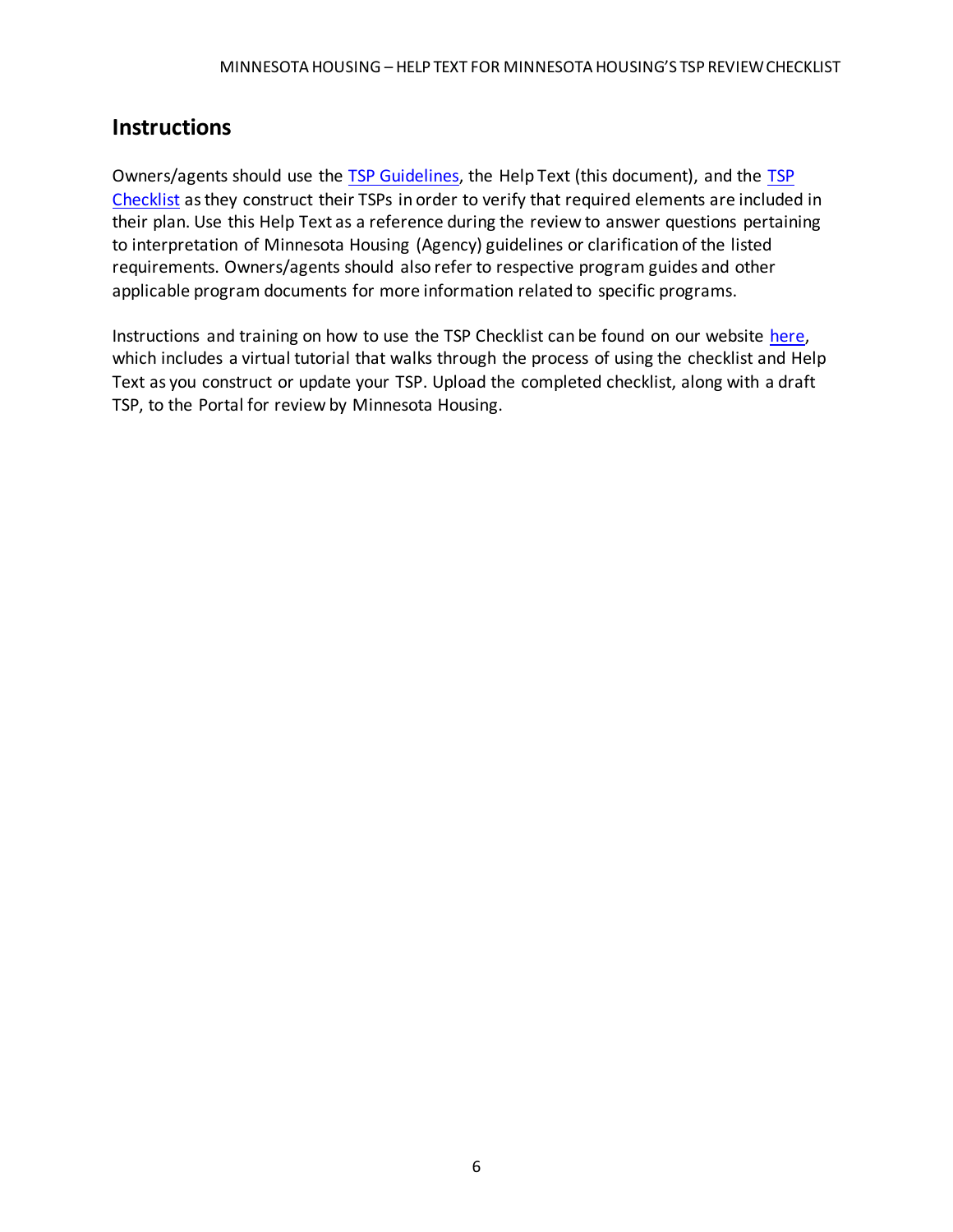# <span id="page-8-0"></span>**Chapter 1 – Written Tenant Selection Plan**

#### **Agency Guidelines**

Projects under applicable programs and funding sources administered by Minnesota Housing must develop and make available a written tenant selection plan (TSP). The plan must be readable and accessible to applicants and must be made available to them before they apply and/or pay an application fee. The owner/agent must provide meaningful access to the TSP, especially for people with limited English proficiency and people with disabilities. This may mean translating the TSP or offering other reasonable accommodations that provide prospective applicants an overview of the eligibility and screening requirements associated with the application.

#### **Minnesota Housing Programs and Funding Sources Subject to TSP Guidelines:**

- Asset Management Loans, Low and Moderate Income Rental (LMIR) and Flexible Financing Capital Costs (FFCC), Housing Infrastructure Bonds (HIB), Preservation Affordable Rental Investment Fund (PARIF), Economic Development and Housing Challenge (EDHC)
- 9% and 4% Housing Tax Credits (HTC), effective with the 2022-2023 QAP
- HOME Investment Partnerships Program (HOME) and National Housing Trust Fund (NHTF) Program, subject to applicable federal requirements
- Section 811 Project-based Rental Assistance Program (811 PRA), subject to applicable federal requirements and the 811 PRA program-specifi[c TSP Template for Properties](https://www.mnhousing.gov/sites/multifamily/section811)
- New programs and funding sources created by Minnesota Housing unless specifically exempted from the TSP Guidelines.

#### **Minnesota Housing Programs and Funding Sources Encouraged to Comply with TSP Guidelines:**

- Workforce Housing Development Program
- Rental Rehab Development Loan (RRDL) Program
- Publicly Owned Housing Program (POHP) (Public and Indian Housing (PIH) Guidance and Regulations apply)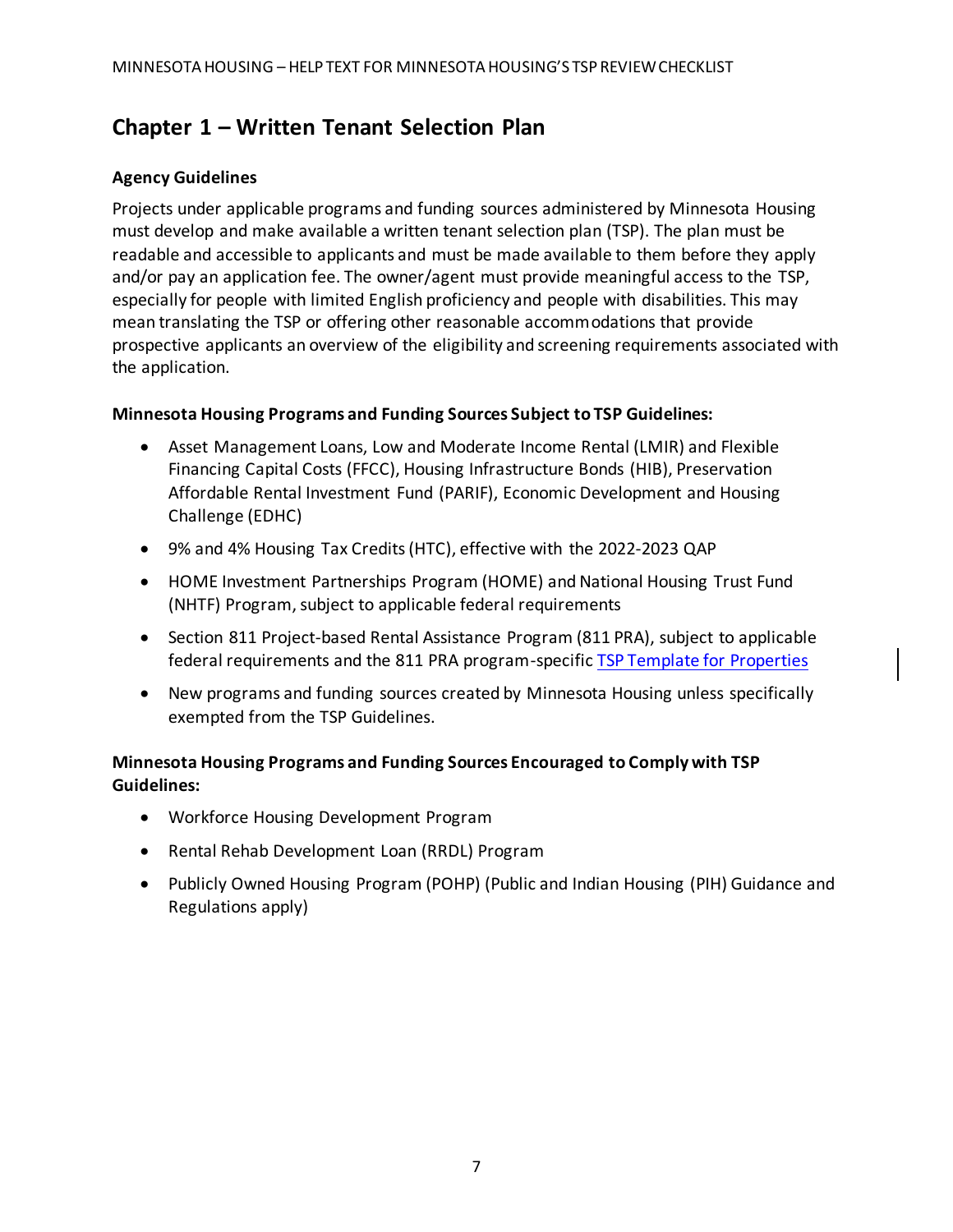# <span id="page-9-0"></span>**Chapter 2 – Project Eligibility Requirements**

Capital, rental, and operating funding sources for a project may have specific eligibility requirements. These should be outlined and included in the TSP. This section of the TSP Help Text and Checklist highlights the expectations per Minnesota Housing's guidelines, as well as eligibility requirements of funding sources that Minnesota Housing manages.

# <span id="page-9-1"></span>**2.01 Project-specific Requirements**

#### **Agency Guidelines**

The TSP must outline the project type (e.g., Section 8 property, HTC property with HOME units, HIB property).

#### **Section 8, Section 811 PRA, HOME/NHTF Requirements**

Refer to Appendix A for definitions of elderly/disabled and program qualifications.

• Must list applicable programs (HTC, MARIF, Section 8, etc.)

#### **Section 8 Requirements**

- Must list project type (elderly, disabled) (refer to Appendix A for definitions)
- Must list correct definitions of elderly/disabled if the property is designated to a special population (refer to Appendix A for definitions)

# <span id="page-9-2"></span>**2.02 Intended Population**

#### **Agency Guidelines**

The TSP must clearly state the intended population for any supportive housing units, including high priority homeless (HPH) units and people with disabilities (PWD) units. Include referral sources and the application process for supportive housing units, as applicable.

# <span id="page-9-3"></span>**2.03 Referrals for Supportive HousingUnits**

#### **Agency Guidelines**

For units designated as high priority homeless (HPH), referrals must be taken through the region's Coordinated Entry (CE) system. Include an overview of this process. Referral sources and application processes for supportive housing (SH) units not utilizing CE should also be included, including people with disabilities (PWD) units and any other units set aside or designated to supportive housing populations.

# <span id="page-9-4"></span>**2.04 Rental Assistance Eligibility**

#### **Agency Guidelines**

If rental assistance is associated with any of the units, the TSP should reflect any applicable eligibility requirements, specify the entity administering the rental assistance, and provide a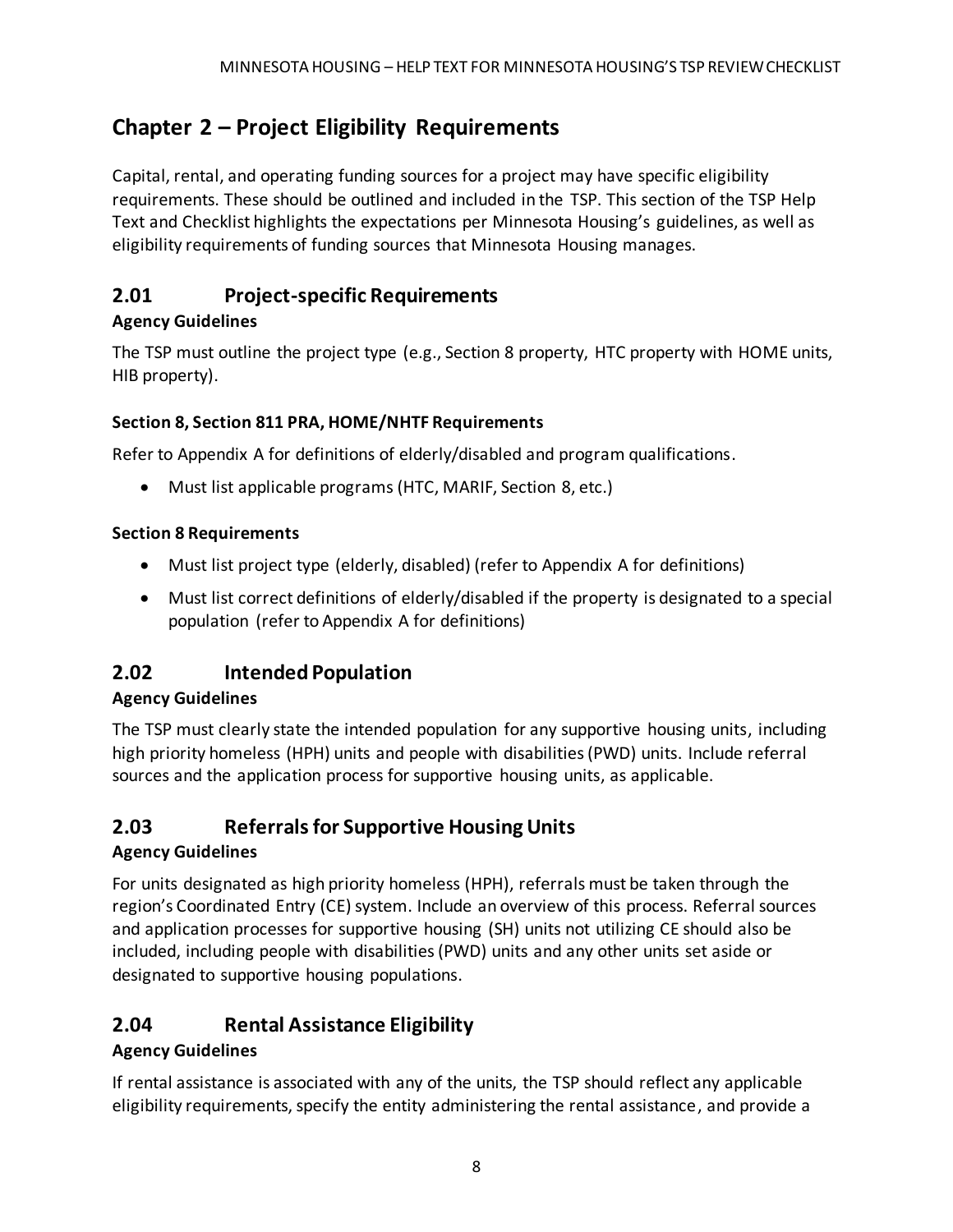brief overview of the qualification process for the assistance. Detailed policies and processes associated with the rental assistance are not expected to be included, but if fundamental changes occur in the administration of the rental assistance, the TSP should be updated to reflect these changes.

### <span id="page-10-0"></span>**2.05 Occupancy Standards**

#### **Agency Guidelines**

Owners/agents must develop and follow occupancy standards that consider the size and number of bedrooms needed based on the number of people in the family.

### <span id="page-10-1"></span>**2.06 Citizenship Requirements**

#### **Section 8 Requirements**

- The TSP must describe how citizenship/immigration requirements are implemented (what is provided to applicants, what is required to be submitted by applicants)
- The TSP must state policies on how verification of citizenship/immigration takes place (what does the owner/agent do with provided information; what/how will the owner/agent notify the tenant of eligibility)

# <span id="page-10-2"></span>**2.07 Social Security Number Requirements**

#### **Section 8, Section 811 PRA Requirements**

The TSP must indicate that applicants and tenants must disclose and provide verification of the complete and accurate social security number (SSN) assigned to each household member. Exemptions:

- Individuals age 62 or older as of January 31, 2010, whose initial determination of eligibility was begun before January 31, 2010
- Individuals who do not contend eligible immigration status
- A child under the age of six (6) being added to the applicant household within the sixmonth period prior to the household's date of admission. The household will have 90 days after the date of admission to provide the SSN and adequate documentation that the SSN is valid. An additional 90 days may be granted under certain circumstances. If the household does not provide the SSN and adequate documentation to verify the SSN within the required timeframe, the U.S. Department of Housing and Urban Development (HUD) requires that the owner/agent terminate tenancy.

# <span id="page-10-3"></span>**2.08 Eligibility of Students**

#### **Section 8, Section 811 PRA Requirements**

Refer to Appendix A for definitions (stated in the Section 8, Section 811, HOME/NHTF entry). The TSP must indicate the student rules applicable for each program.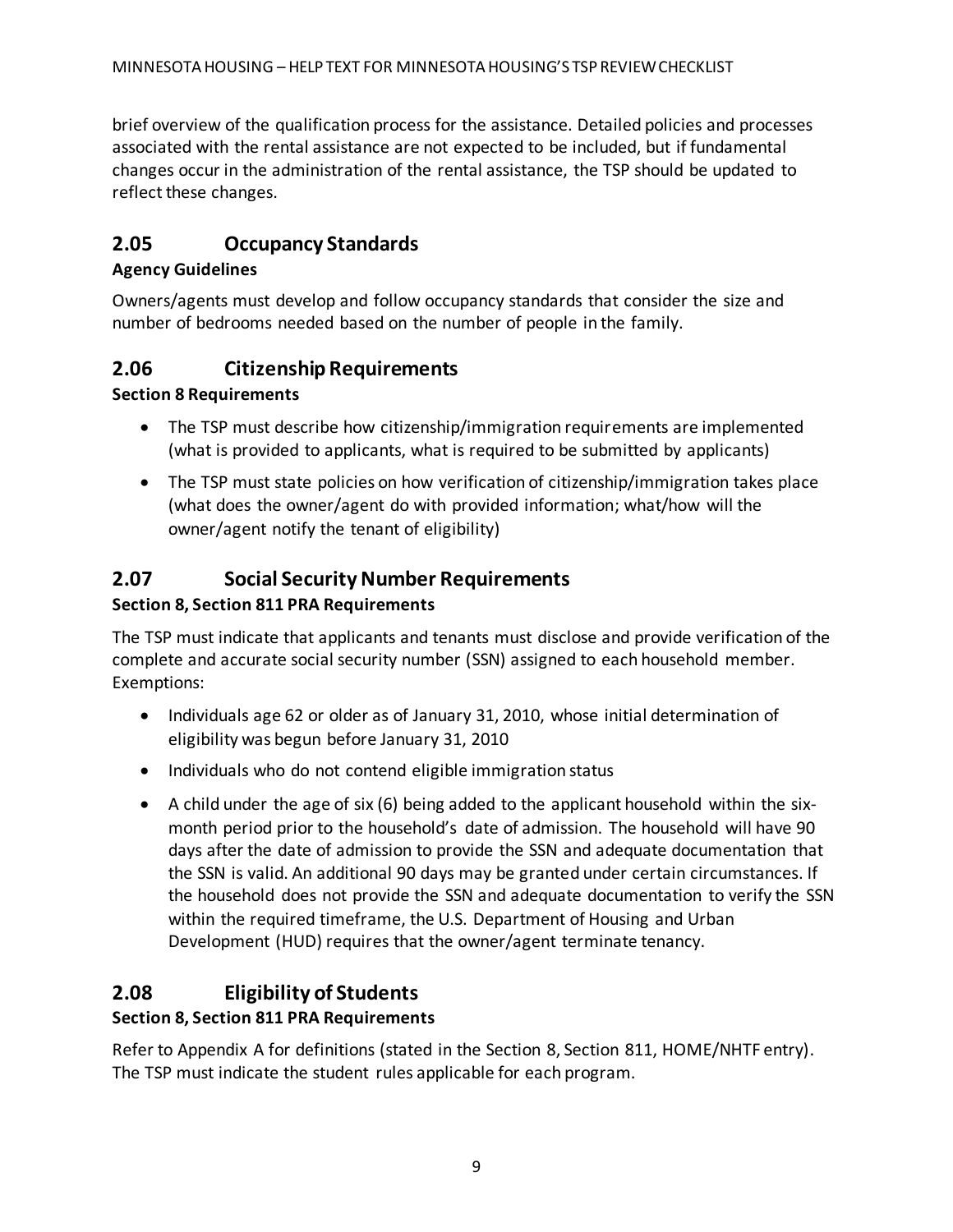# <span id="page-11-0"></span>**2.09 Rent and Income Limits**

#### **Section 8, Section 811 PRA, HOME/NHTF Requirements**

Refer to Appendix A for an income limits chart. The TSP must identify the income limit schedule used for the property (can state which levels i.e., extremely low income (ELI), very low income (VLI), low income (LI), or reference the chart for the property).

# <span id="page-11-1"></span>**2.10 Income Targeting**

#### **Section 8 Requirements**

The TSP must describe what procedure the owner/agent will use to meet income targeting requirements. It must be descriptive and explain how and when applicants will be bypassed in order to house an extremely low income (ELI) household and what will happen to those who are bypassed (owner/agent can use one of the three methods that are outlined in HUD [Handbook 4350.3](https://www.hud.gov/program_offices/administration/hudclips/handbooks/hsgh/4350.3) or develop their own method).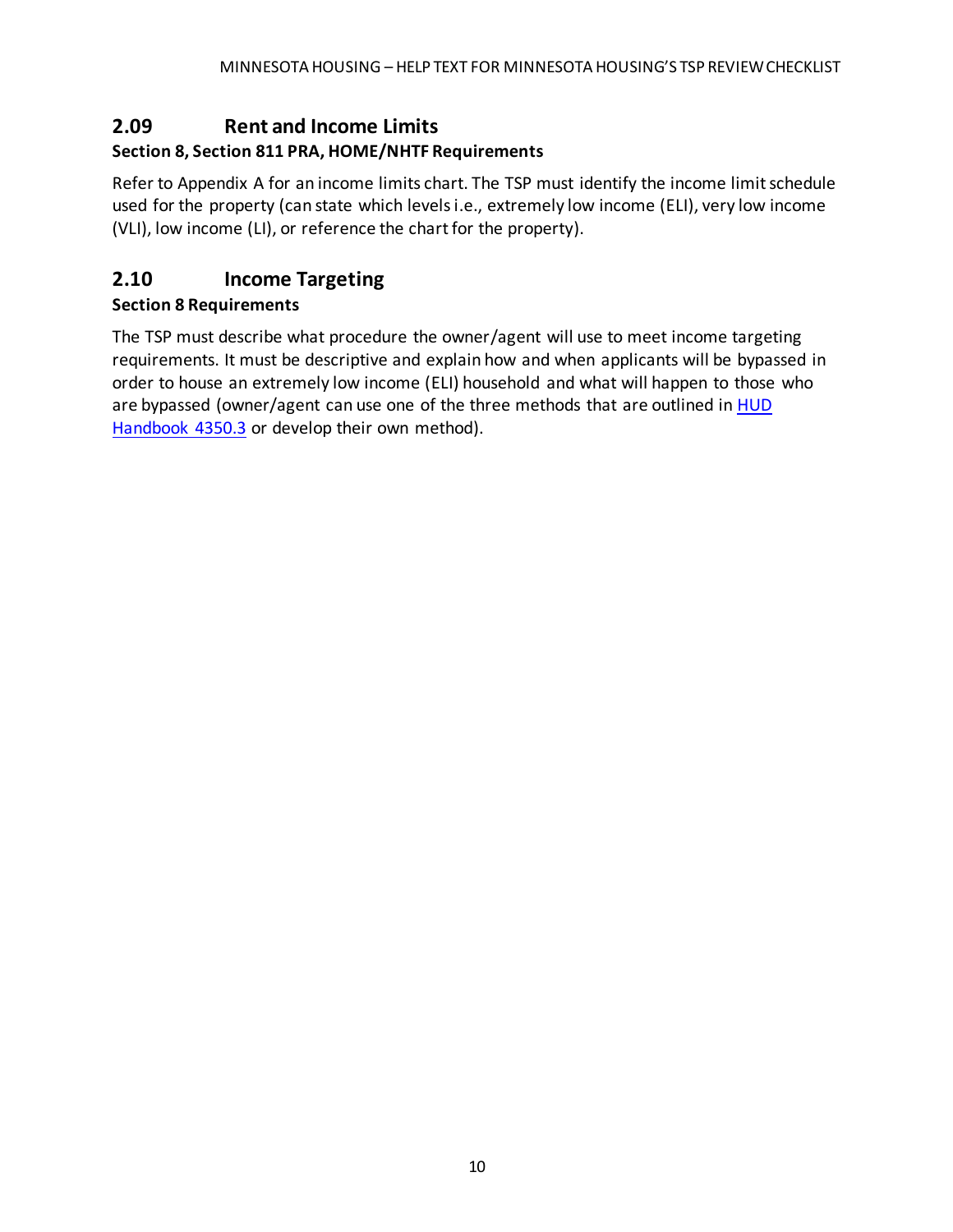# <span id="page-12-0"></span>**Chapter 3 – Applications and Waiting Lists**

This chapter details the expectations for accepting applications and the use of a waiting list.

# <span id="page-12-1"></span>**3.01 Accepting Applications**

#### **Agency Guidelines, HOME/NHTF Requirements**

The TSP should outline application procedures that will be employed at the property.

#### **Section 8, Section 811 PRA Requirements**

The TSP must state the policy for taking/accepting applications/pre-applications (where they are submitted, whether they must be submitted in person, etc.).

# <span id="page-12-2"></span>**3.02 Waiting List Processes**

#### **Agency Guidelines, HOME/NHTF Requirements**

The TSP should outline any waiting or interest list processes. If there are funding sources in the project that have further specifications around the use of waiting or interest list processes, those should also be reflected in the TSP.

#### **Section 8, Section 811 PRA, HOME/NHTF Requirements**

The TSP must describe what method of advertising will be used to announce the opening and closing of the waiting list (rules for applying should be clear and reason for closure should be stated; this will be verified when viewing advertisements/affirmative fair housing marketing plan (AFHMP)).

### <span id="page-12-3"></span>**3.03 Preferences**

#### **Section 8, Section 811 PRA, HOME/NHTF Requirements**

The TSP must define each preference adopted for use in the property and any rating, ranking, or combining of the preferences the owner/agent has established that will affect the order in which applicants are selected from the waiting list. The TSP should also describe the acceptable sources of information to verify the qualification for preferences.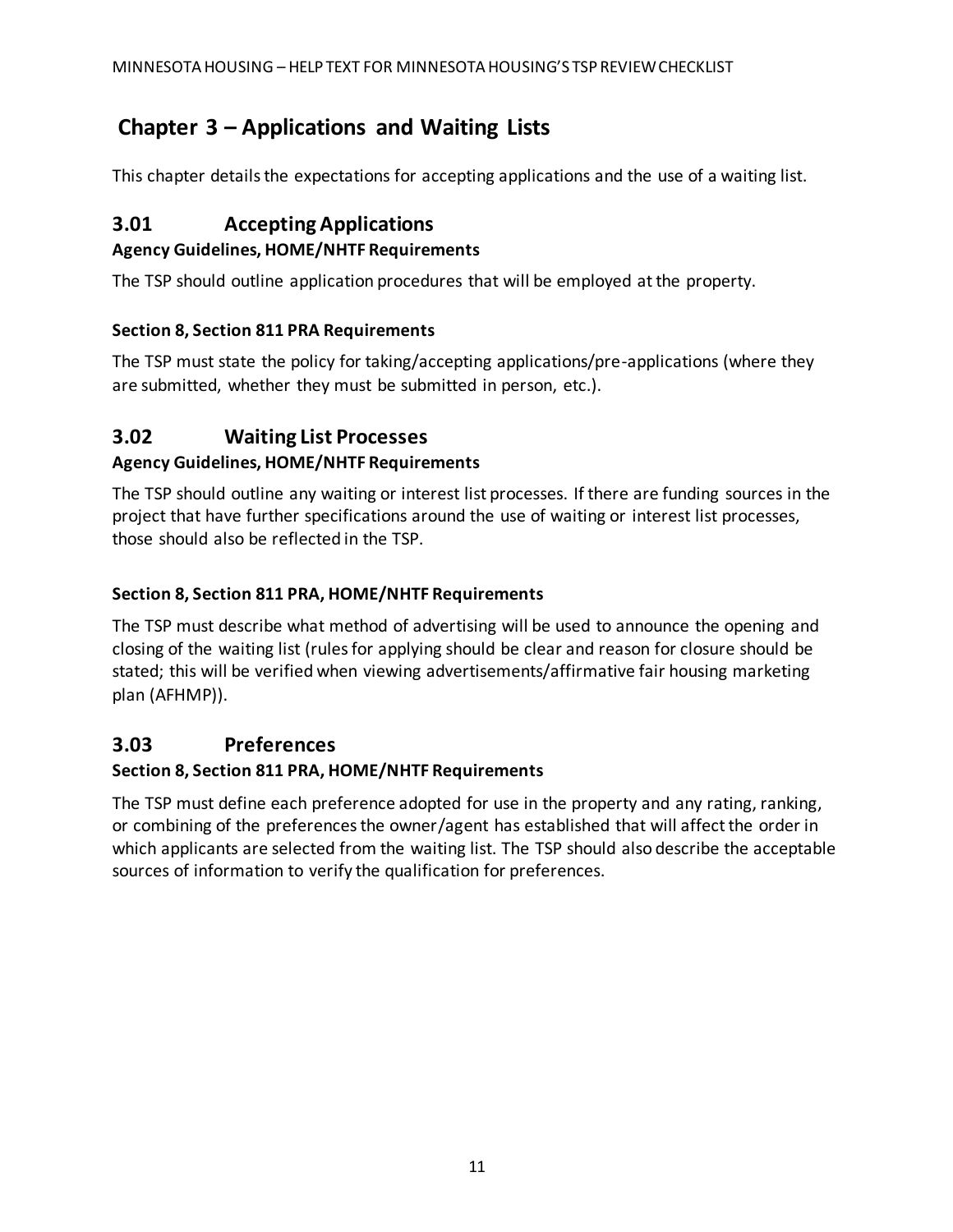# <span id="page-13-0"></span>**Chapter 4 – Applicant Screening Criteria**

Programs may have specific requirements around what is allowable applicant screening criteria, what criteria must be considered, and/or what screening criteria cannot be considered. Include all relevant program or project-specific applicant screening criteria requirements in your TSP. The criteria outlined in Chapter 4 apply to all projects that are required by the Agency to have a TSP. This includes all projects currently in service, and those not yet in service but who received financing as a result of a funding application submitted prior to March 31, 2021.

Chapters 13 and 14 of the TSP Help Text describe more explicit screening criteria expectations required of projects selected for financing as a result of a funding application submitted to Minnesota Housing after March 31, 2021. While not required, these expectations are strongly encouraged for all other projects financed by the Agency.

#### **Agency Guidelines**

#### **Supportive Housing Applicant Screening Criteria:**

Projects with supportive housing units should have applicant screening criteria that screen in households the units are intended to serve. This includes high priority homeless (HPH) units, people with disabilities (PWD) units, and projects intended to provide permanent supportive housing. If the project has HPH units, the project tenant screening criteria for supportive housing must mirror what was presented and approved by the Continuum of Care (CoC) at application.

In projects with units designated for HPH households, or projects designated for populations with behavioral health issues, applicants may have experienced lengthy periods of homelessness or housing instability that resulted in eviction actions, lease terminations, conviction of public order crimes, or mental health or chemical health issues that impacted their rental, criminal, or credit history.

Given that these are the populations for whom these units are meant to serve, it is necessary to both expect applicants to come with these types of histories and to consider how rental assistance and/or supportive services may mitigate the impact and presumed risk of these prior issues. Considerations for screening criteria should consider the following:

- A policy that rejects applicants because of arrest (without conviction) is not acceptable.
- Convictions for criminal conduct that indicate a demonstrable risk to resident safety and/or property versus criminal conduct that does not present a demonstrable risk to resident safety and/or property.
	- a. An Amherst H. Wilder study examining tenant data from four prominent affordable and supportive housing providers in Minnesota indicate that many criminal offense categories have no significant effect on housing outcomes. These criminal offense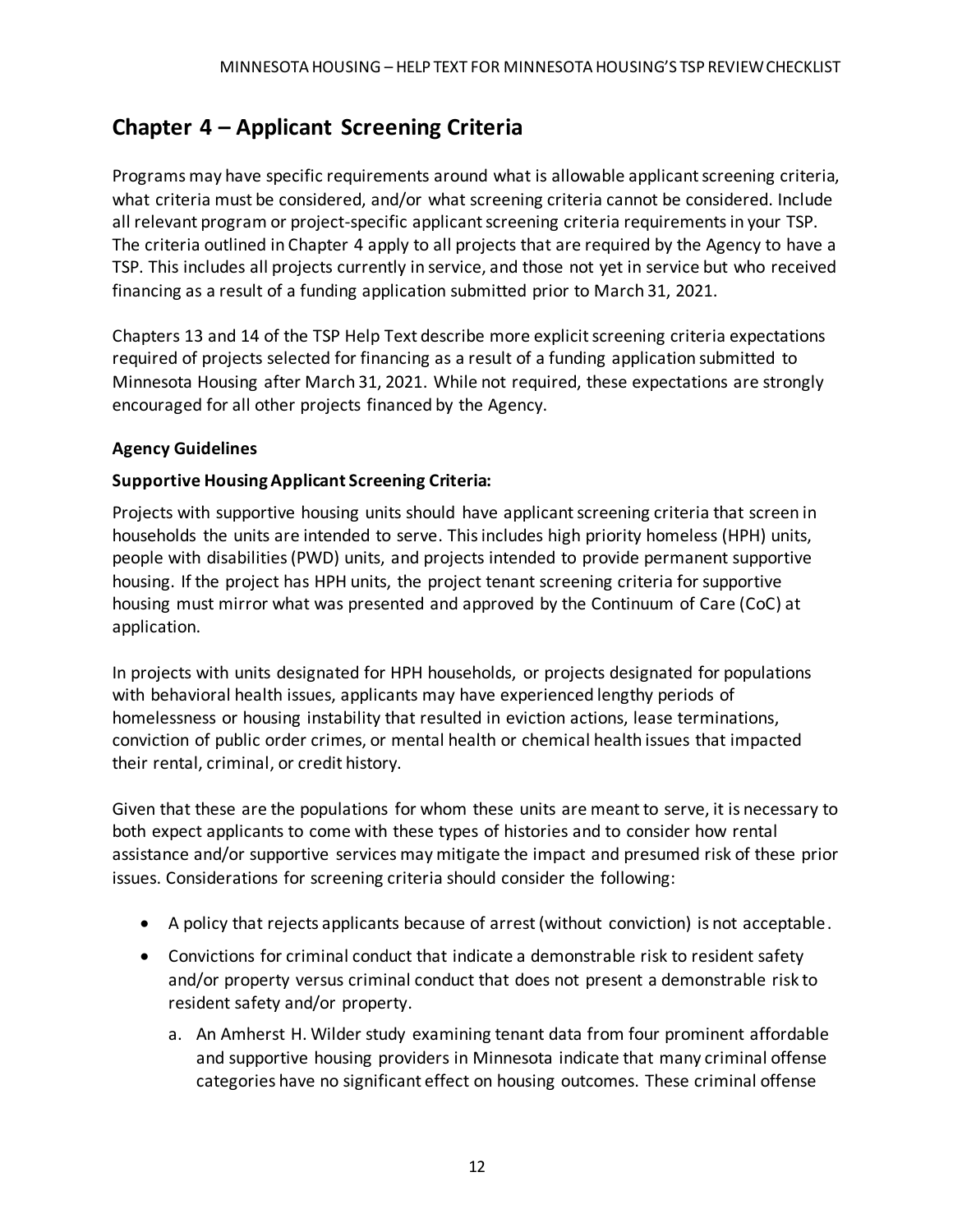categories include minor violence-related offenses, minor drug-related offenses, prostitution, and disorderly conduct, among others.

- i. [Success in Housing: How Much Does Criminal Background Matter?](https://drive.google.com/file/d/1HwYOBFJ_k98C6TT99w2o7ryk2CnAGvgo/view)
- The nature and severity of a conviction and the amount of time that has passed since the criminal conduct has occurred.
	- a. An Amherst H. Wilder study found that the effect of a prior criminal offense on a resident's housing outcome declines over time. Misdemeanors and offenses that occurred more than two years prior to move-in have no significant effect on housing outcome, and for many felonies, if more than five years have passed, there is no significant effect on housing outcome.
		- i. [Success in Housing: How Much Does Criminal Background Matter?](https://drive.google.com/file/d/1HwYOBFJ_k98C6TT99w2o7ryk2CnAGvgo/view)
- HUD advises a policy that considers mitigating circumstances (such as facts or circumstances surrounding the criminal conduct, the age of the individual at the time of the conduct, and evidence of good tenant history before and/or after the conviction or conduct, and evidence of rehabilitation efforts).
	- a. Minnesota Housing encourages providers to consider mitigating circumstances as early in the application process as possible to reduce the length of time between application and approval/denial.
		- i. Example: An initial intake meeting is held as soon as background checks are completed to discuss any concerns or circumstances surrounding criminal and/or rental history, potential for reasonable accommodations, and how supportive services and rental assistance may mitigate risk.
- The limited material relevance of credit history for units meant to serve households experiencing poverty and/or homelessness, and how rental subsidy and supportive services may mitigate perceived risk of low credit.
- Whether a rental subsidy and supportive services may mitigate past negative rental history.

#### **Section 8, Section 811 PRA Requirements**

The plan must describe how drug related or criminal activity is screened, including the use of sex offender registration and Enterprise Income Verification (EIV) Existing Tenant Search, and what the owner/agent's standards are. Also identify and describe other screening used by the owner/agent such as rental history, housekeeping history, credit history, and other allowable screening criteria.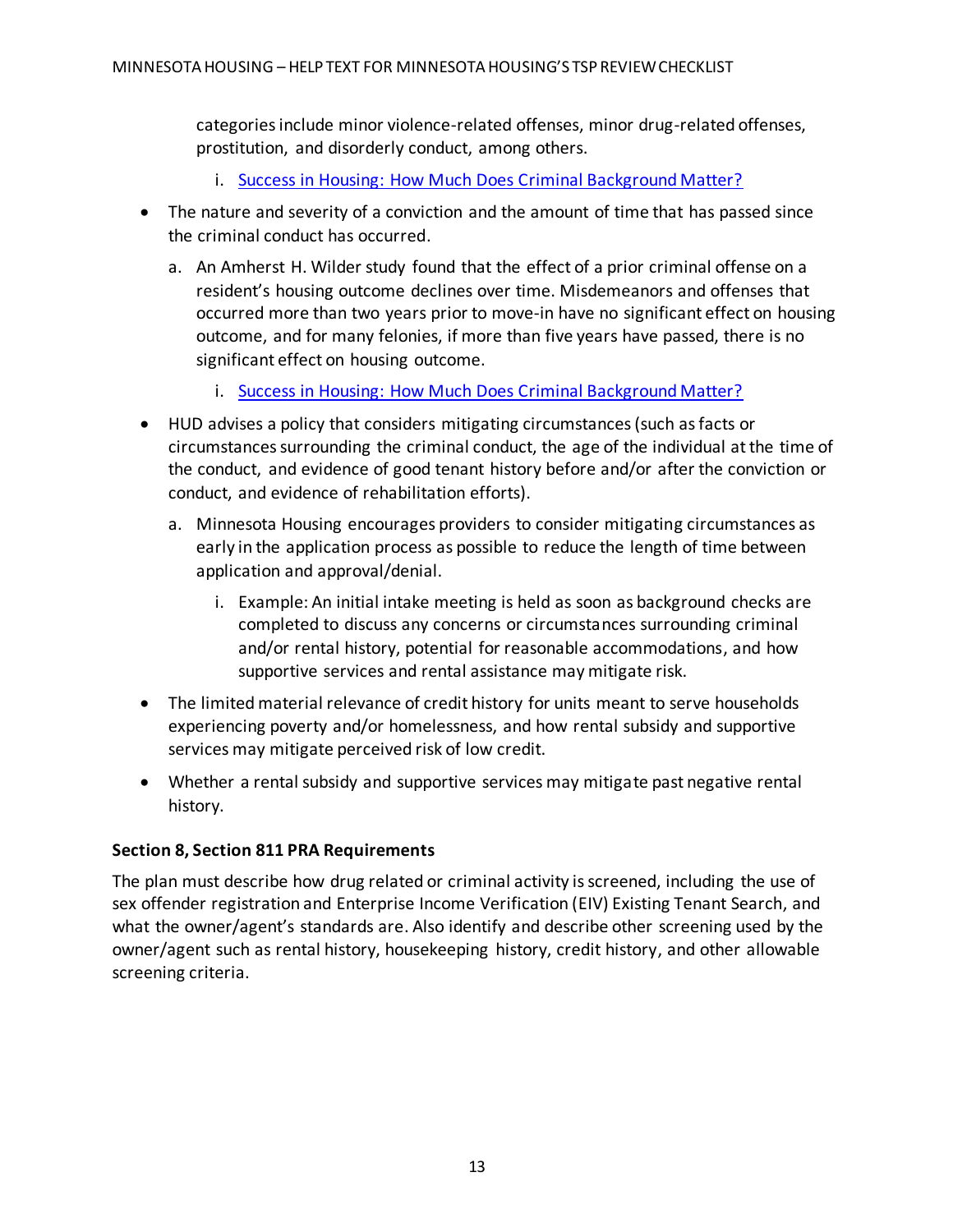# <span id="page-15-0"></span>**Chapter 5– Procedures for Rejecting Ineligible Applicants**

Include in your TSP any programmatically required procedures for rejecting ineligible applicants. Refer to respective program guides and other applicable program documents for more specific information on how funding sources in the project may dictate processes or expectations for rejecting ineligible applicants.

#### **Agency Guidelines**

Owners/agents must give applicants a prompt written notice of denial that states the criteria the applicant failed to meet and the process to appeal, including the reasonable accommodations policy and process (refer to Chapters 7 and 10). Consider whether the applicant has easy access to written mail or email and how this information might be best relayed.

#### **Section 8, Section 811 PRA, HOME/NHTF Requirements**

The TSP must describe the circumstances for which an owner/agent may reject an applicant for occupancy or assistance, and it must include the policy for extenuating circumstances, if the owner/agent has developed one. Rejection notices must be in writing and must include **ALL** of the following:

- The specifically stated reason(s) for the rejection
- The applicant's right to respond to the owner/agent in writing or request a meeting within 14 days to dispute the rejection
- That people with disabilities have the right to request reasonable accommodations to participate in the informal hearing process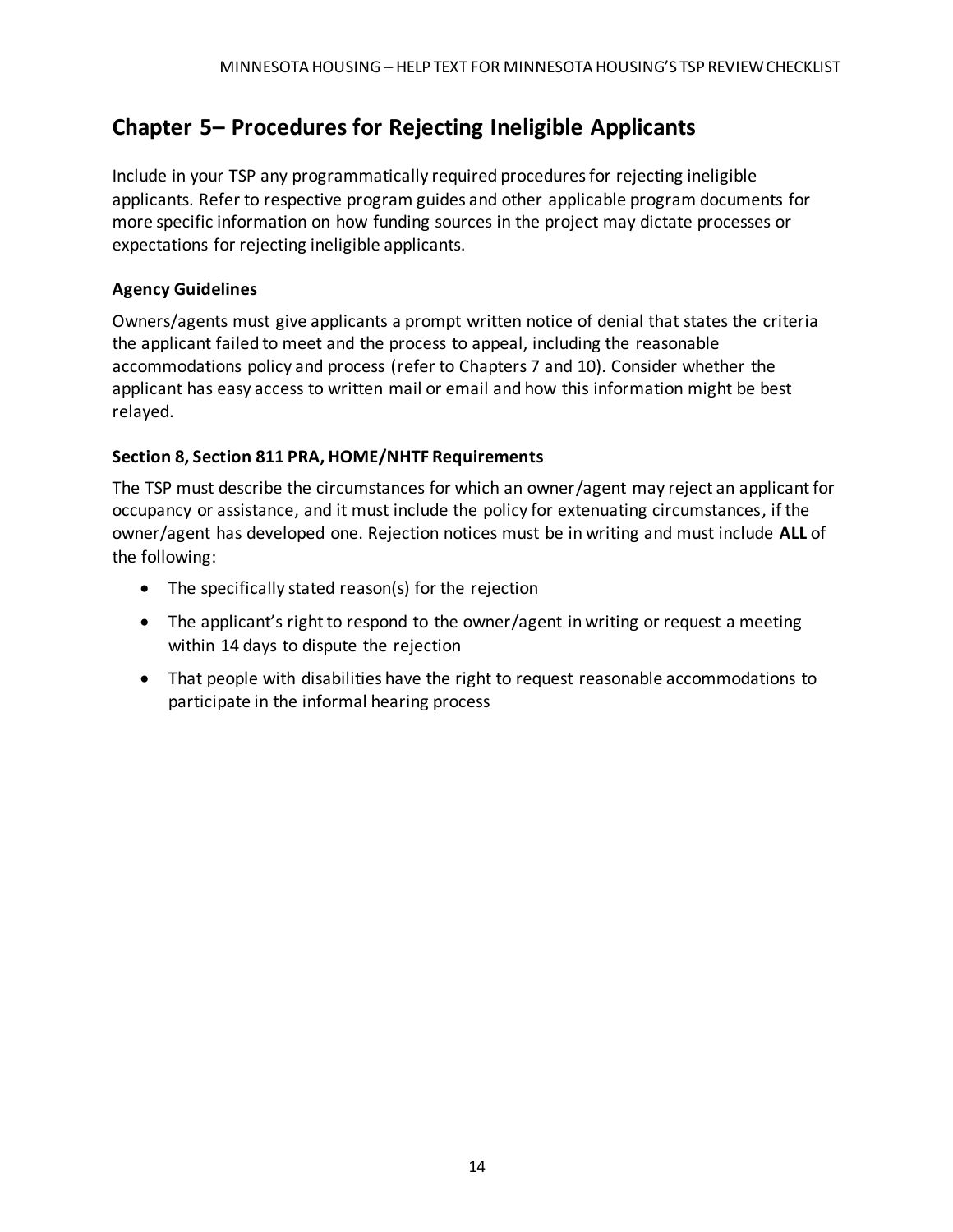# <span id="page-16-0"></span>**Chapter 6 – Tenant-based Rental Assistance Policy**

#### **Agency Guidelines, HOME/NHTF Requirements**

As a condition of funding through Minnesota Housing, owners/agents cannot refuse to lease a unit to, or discriminate against, a prospective resident because the prospective resident has a housing choice voucher (HCV) or any other form of tenant-based rental assistance. This requirement must be reflected in the TSP.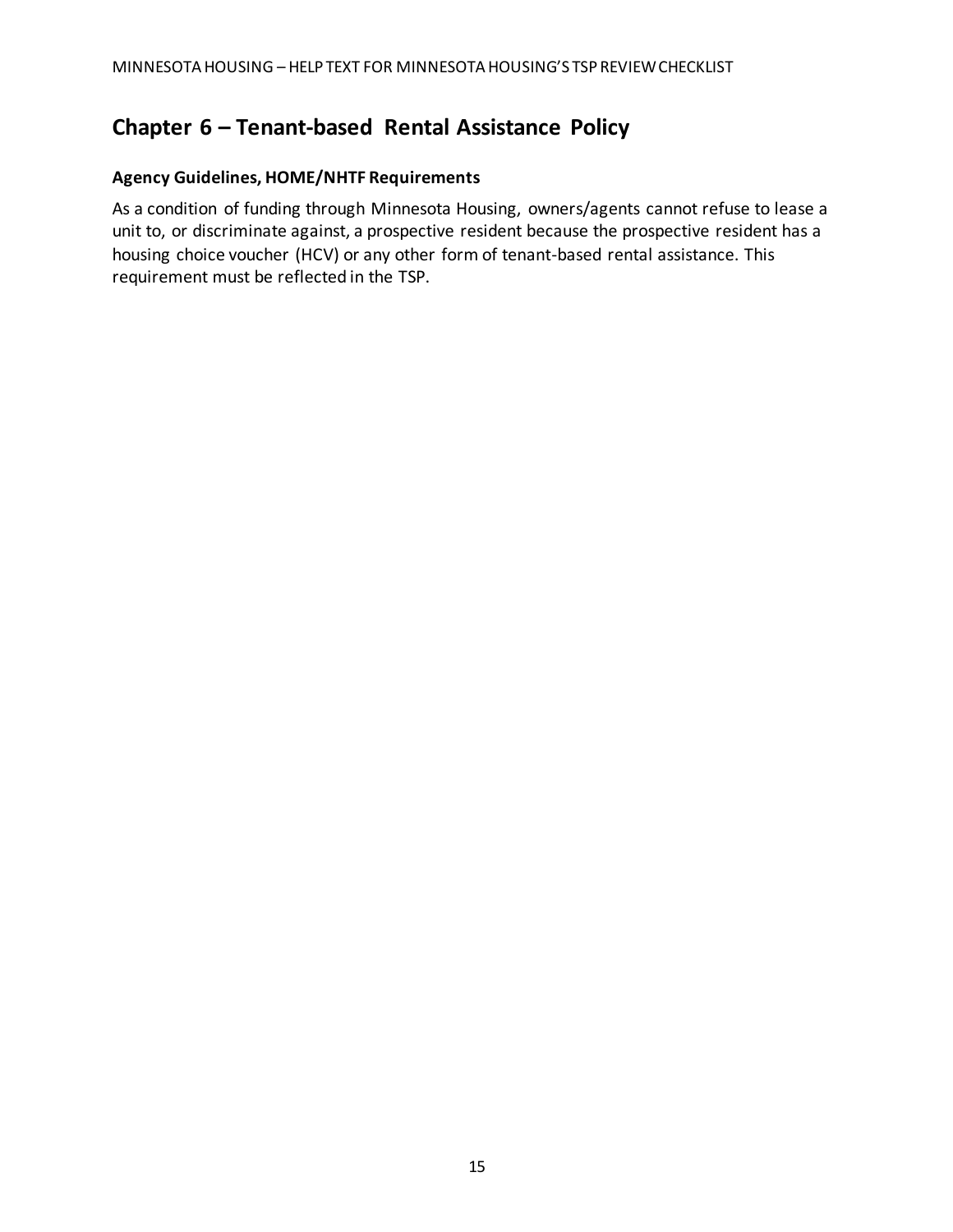# <span id="page-17-0"></span>**Chapter 7 – Appeals Process**

#### **Agency Guidelines**

For all projects, Minnesota Housing requires inclusion of an appeals process for applicants that takes into account mitigating factors. Mitigating factors may include:

- The facts or circumstances surrounding any negative factor(s) related to rental or credit history to determine if it is a reliable indicator of future tenancy performance.
- Poor credit or outstanding debt may not be a reliable indicator if related to a previous lack of affordable housing or service supports or unrelated to housing, such as medical or student debt.
- A poor rental history may be due to previous unaffordability or other relevant circumstances. An unlawful detainer action that is dismissed or settled is likely not, without more evidence, a reliable indicator of tenancy performance.

Minnesota Housing encourages providers to consider the extent to which supportive services and/or rental assistance will help alleviate the presumed risk and for this consideration to occur as early in the application process as possible

#### **Section 8, Section 811 PRA Requirements**

Any meeting with the applicant to discuss the applicant's rejection must be conducted by a member of the owner/agent's staff who was not involved in the initial decision to deny admission or assistance. Within five (5) business days of the owner/agent response or meeting, the owner/agent must advise the applicant in writing of the final eligibility decision and reasons for the decision.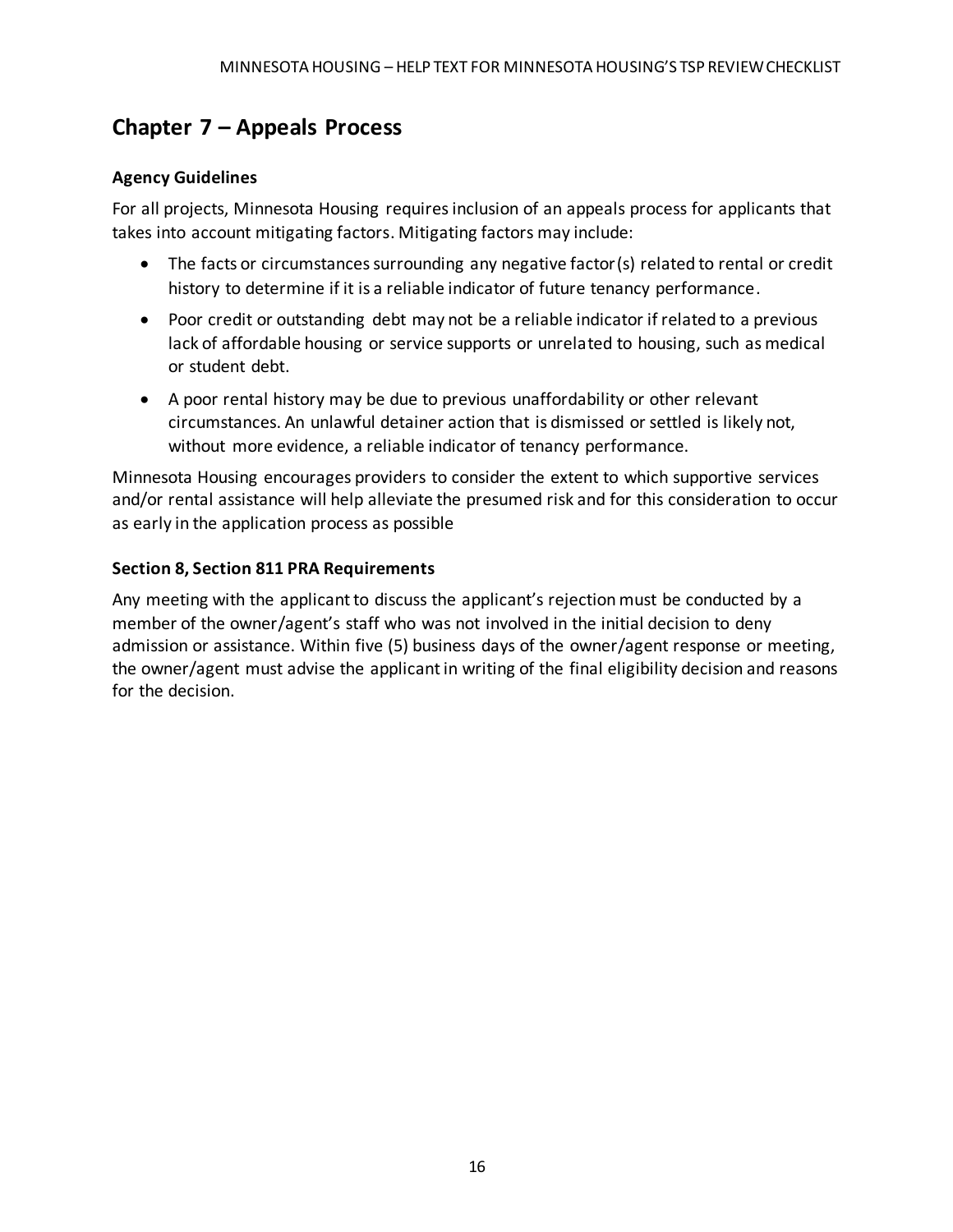# <span id="page-18-0"></span>**Chapter 8 – Policies for Applying Violence Against Women Act Protections**

#### **Federal Violence Against Women Act (VAWA) Protections:**

Federal programs are subject to VAWA policies, and the TSP will need to identify applicant/tenant rights and obligations under VAWA. Applicants cannot be denied housing or lose their HUD assisted housing as a consequence of domestic violence, dating violence, or stalking. Owners/agents must address the following in their TSP:

- Certification of domestic violence, dating violence or stalking: Provide the option to certify by completing HUD-5382 (within 14-days of reporting an incident), or provide police and/or court reports
- Confidentiality of information: Provide disclosure requirements
- Retention of information: File documents in a separate, secure location from other tenant files
- VAWA lease addendum: Must be signed by each adult tenant
- Lease bifurcation: Assistance may be terminated or a lease "bifurcated" in order to remove an offending household member
- Develop a VAWA emergency transfer plan

#### **Agency Guidelines**

Several federal programs are subject to VAWA policies; however, owners/agents not subject to VAWA are still prohibited from discriminating against victims of domestic violence under the federal Fair Housing Act and may consider adopting similar terms.

In addition to VAWA protections, because the overwhelming majority of domestic violence survivors are women, they are protected by the federal Fair Housing Act's prohibition on sex discrimination; therefore, policies and practices that target or otherwise discriminate against women because of their status as domestic violence survivors are likely unlawful under federal law. Examples of circumstances that are related to abuse:

- Poor credit history resulting from the perpetrator using the victim's name to open credit card accounts, take out loans, secure utilities, and failing to pay on these accounts; unpaid medical bills resulting from the abuse; or forcing the victim to work without pay
- Poor rental history attributable to the perpetrator's actions such as property damage, noise complaints, missed or late rent or utilities, or drug activity
- Criminal background due to the perpetrator forcing the victim to engage in criminal behavior such as sex work, drug use or sale; crimes committed by the victim to defend themselves or a third party from the abuse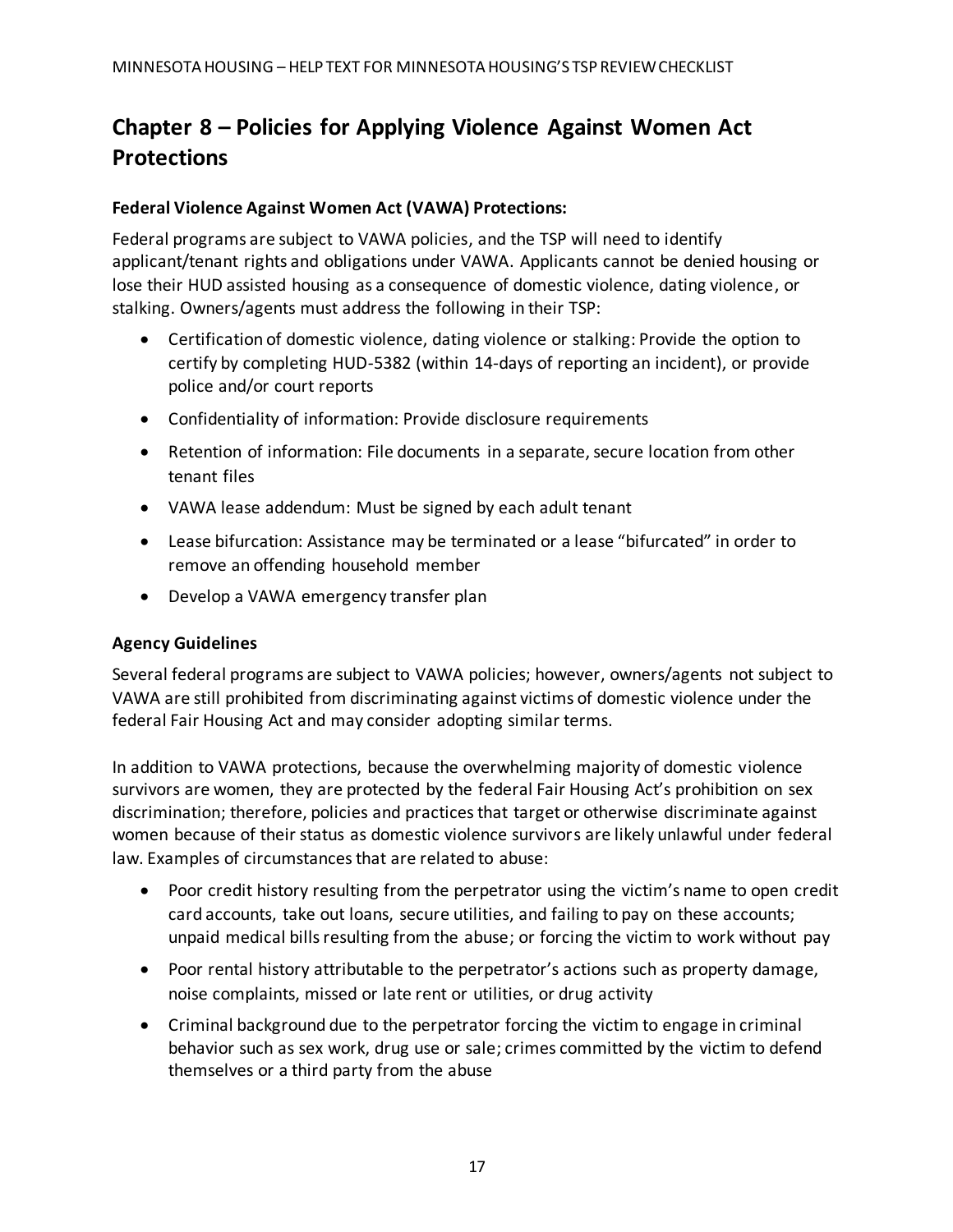# <span id="page-19-0"></span>**Chapter 9 – Policies to Comply with Section 504 of the Rehabilitation Act of 1973, the Fair Housing Act and Other Relevant Civil Rights Laws and Statutes**

Chapter 9 covers policies related to Section 504 of the Rehabilitation Act of 1973, the Fair Housing Act, and other relevant civil rights laws and statutes. Owners of HUD subsidized multifamily properties are subject to several important federal civil rights laws affecting both admission and occupancy. The TSP should outline which laws are applicable to the property.

#### **Section 8, Section 811 PRA, HOME/NHTF Requirements**

For Section 8, Section 811 PRA, HOME and NHTF, the TSP should specify that the following laws are applicable to the property

- Section 504 of the Rehabilitation Act of 1973 prohibits discrimination on the basis of disability in any program or activity receiving federal financial assistance.
- The Fair Housing Act prohibits discrimination in housing and housing-related transactions based on race, color, religion, sex, national origin, disability, and familial status. It applies to housing, regardless of the presence of federal financial assistance.
- Title VI of the Civil Rights Act of 1964 prohibits discrimination on the basis of race, color, or national origin in any program or activity receiving federal financial assistance from HUD.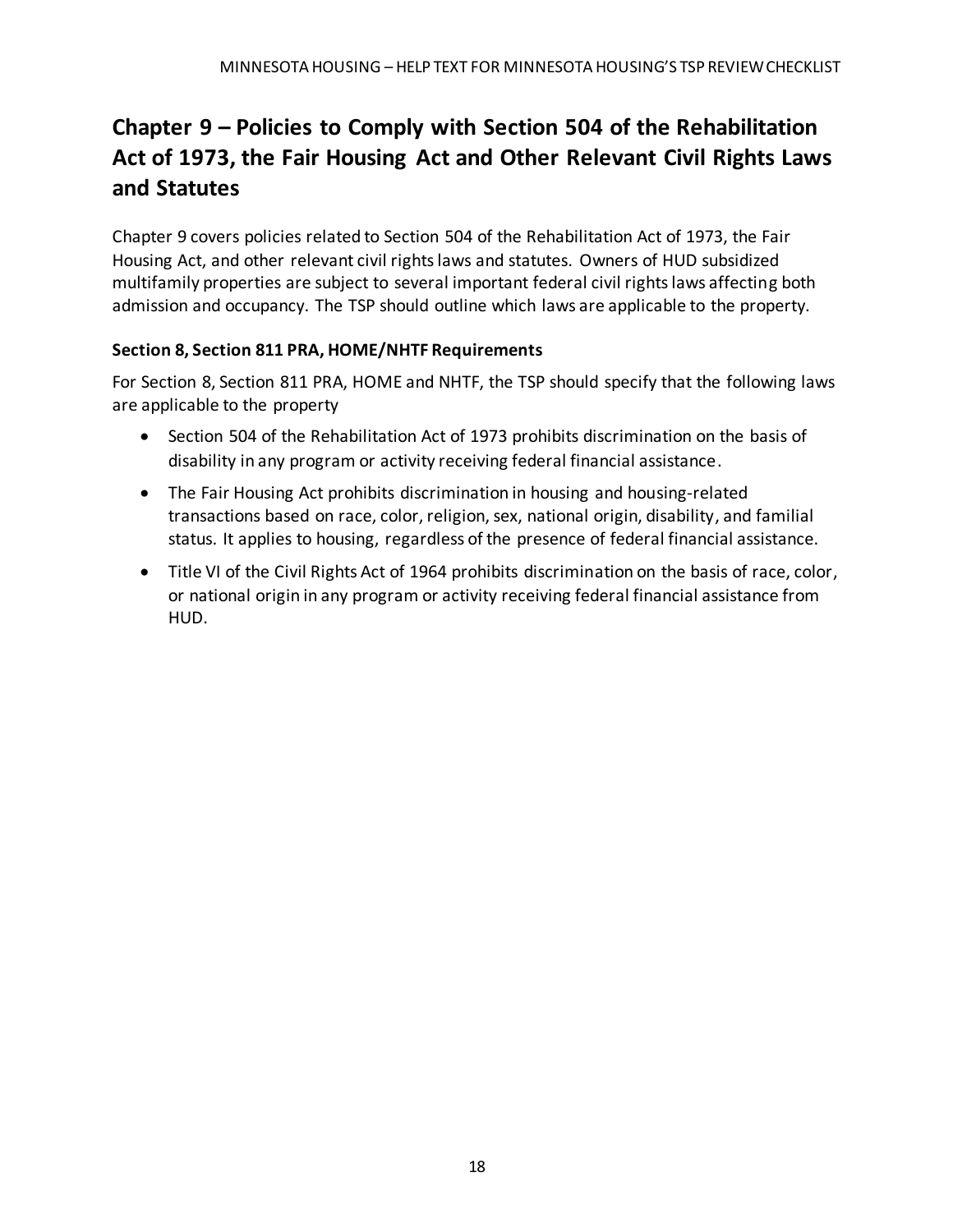# <span id="page-20-0"></span>**Chapter 10 – Reasonable Accommodations Policy**

Reasonable accommodations may be requested as part of an application process or during tenancy. Projects must have a written reasonable accommodations policy and process that can be made available to applicants and tenants with disabilities upon request. Section 8 outlines expectations for providing reasonable accommodations, listed below, but for PBRA Section 8 properties in Minnesota Housing's portfolio without other Minnesota Housing funding, incorporating a written policy into the TSP is not required.

#### **Agency Guidelines**

Owners/agents must have a written reasonable accommodations policy either outlined or referenced in the TSP, where a reasonable accommodation is defined as "a change, exception, or adjustment to a rule, policy, practice, or service that may be necessary for a person with a disability to have an equal opportunity to use and enjoy a dwelling, including public and common use spaces."<sup>2</sup> This information must be made readily available to applicants. Owners/agents must also make sure that TSPs do not raise barriers to individuals with disabilities, such as imposing requirements that applicants be able to "live independently."

#### **Section 8, Section 811 PRA Requirements**

A reasonable accommodation is a change, exception, or adjustment to a program, service, building, dwelling unit, or workplace that will allow a qualified person with a disability to participate fully in a program, take advantage of a service, live in a dwelling, or perform a job. The owner/agent must make reasonable adjustments to their rules, policies, practices, and procedures in order to enable an applicant or resident with a disability to have an equal opportunity to use and enjoy the unit and the common areas of a dwelling, or to participate in or have access to other activities conducted or sponsored by the owner/agent.

The owner/agent must provide the requested accommodation unless doing so would result in a fundamental alteration in the nature of the program or an undue financial and administrative burden. If it would result in an undue financial and administrative burden, the owner/agent must take any other action that would not result in an undue burden.

<sup>2</sup> U.S. Department of Housing and Urban Development and U.S. Department of Justice. *Joint Statement: Reasonable Accommodations Under the Fair Housing Act.* Washington D.C., May 2004. Available at[: https://www.hud.gov/sites/documents/huddojstatement.pdf](https://www.hud.gov/sites/documents/huddojstatement.pdf)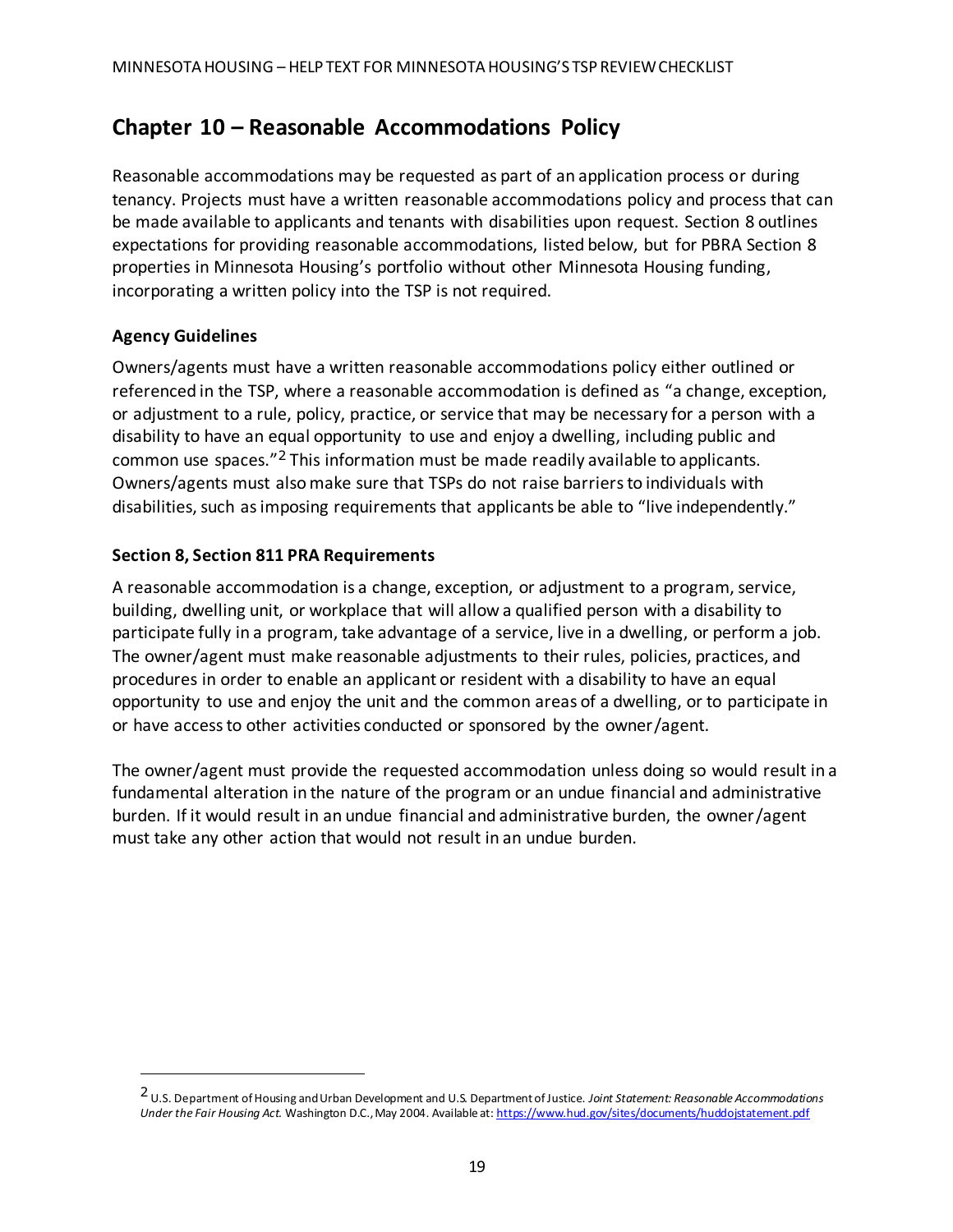# <span id="page-21-0"></span>**Chapter 11 – Unit Transfer Policy**

#### **Section 8, Section 811 PRA Requirements**

The TSP must include procedures for selecting between applicants on the waiting list and current tenants who need any of the following:

- A unit transfer because of family size
- A new unit because of changes in family composition
- A deeper subsidy
- A unit transfer for a medical reason certified by a doctor
- A unit transfer based on the need for an accessible unit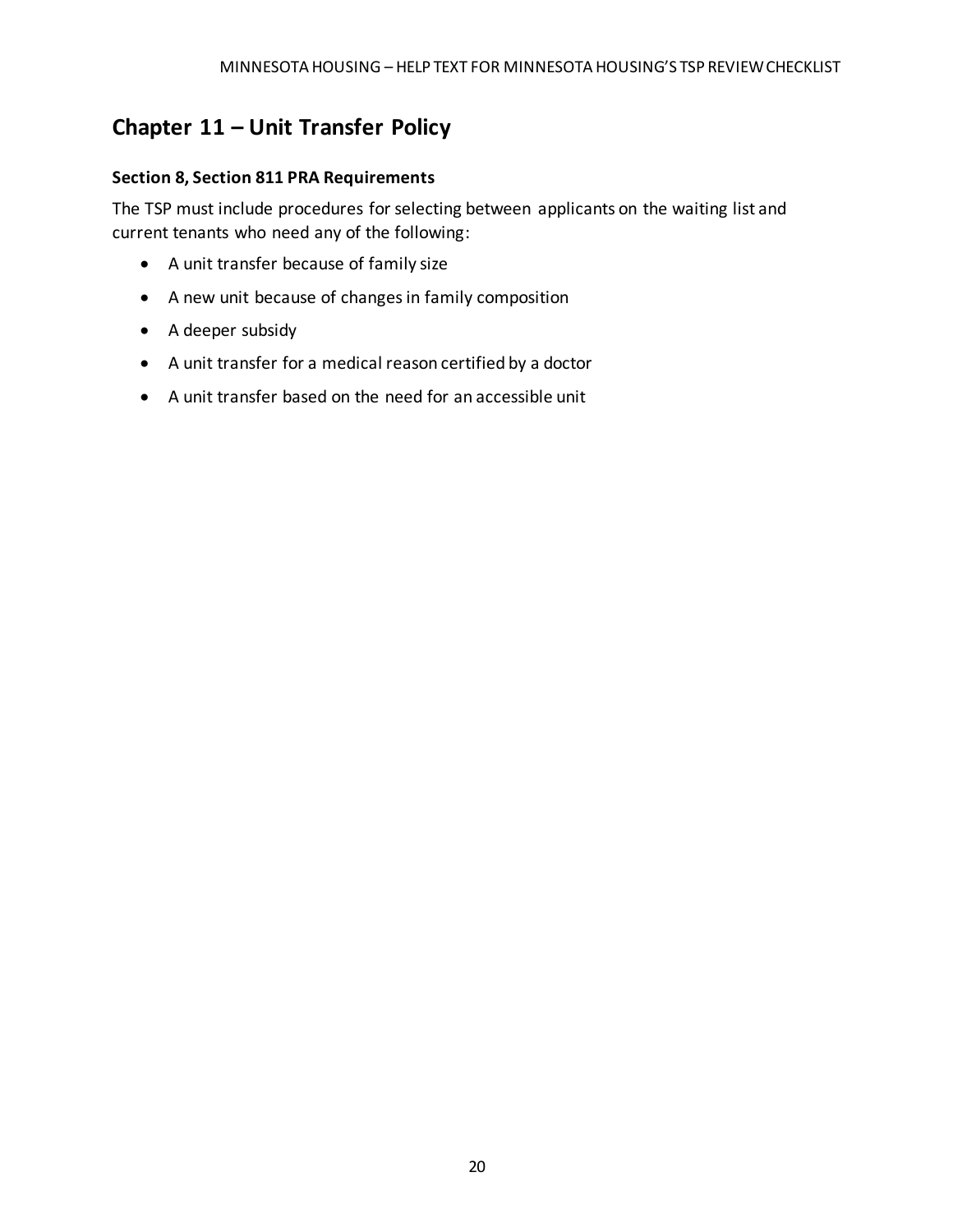# <span id="page-22-0"></span>**Chapter 12 – Records Retention Policy**

If any funding sources have requirements stating what applicant, occupancy, tenant, or denial records need to be retained, include them in the TSP.

#### **Agency Guidelines**

Minnesota Housing encourages records retention as a best practice. To help ensure that tenancy determinations and appeals processes are being conducted in a non-discriminatory manner, owners/agents should retain records regarding applicant denials and appeals in addition to tenant records. Owners/agents are encouraged to periodically review applicant records for consistency and to identify areas where the records retention process could be improved. Minnesota Housing, as an agency, does not have specific expectations around retention of applicant records, but projects should defer to other funding sources and specific program criteria that may outline requirements.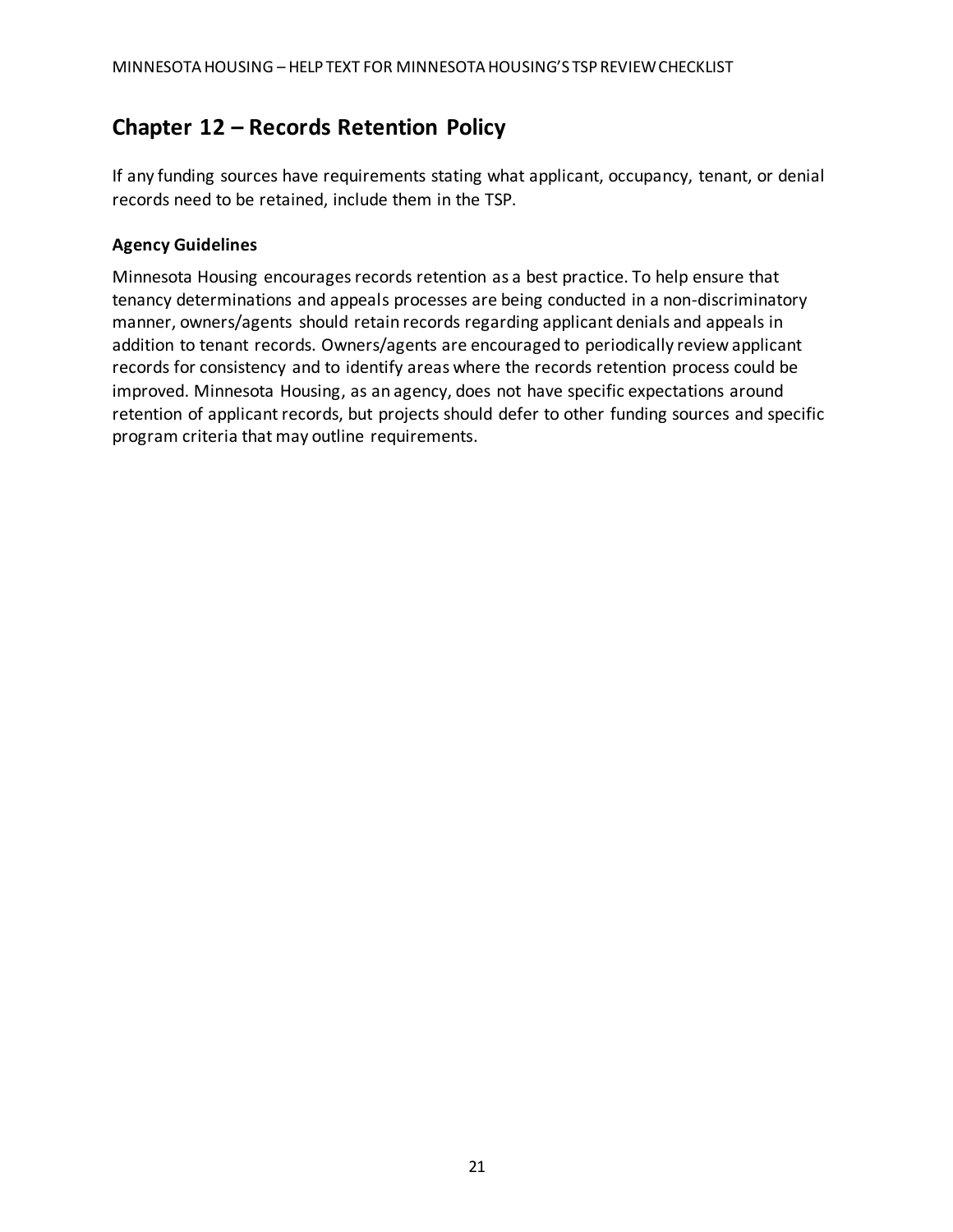# <span id="page-23-0"></span>**Chapter 13 – Tenant Screening Criteria: All Units**

Listed below are requirements that apply to projects selected for financing as the result of a funding application submitted to Minnesota Housing after March 31, 2021. Projects that were funded prior to this date are not mandated to implement the tenant screening criteria but are encouraged to do so as best practice.

# <span id="page-23-1"></span>**13.01 Supplemental Evidence**

#### **Agency Guidelines**

For all housing units, the tenant selection plan must state that an applicant can provide additional information with a completed application to explain, justify, or negate the relevance of potentially negative information that may be revealed by screening and that the applicant believes to be relevant to the applicant's predicted performance as a tenant.

The review of this information may occur after reviewing the screening report to assist the owner/agent in considering ALL circumstances related to applicant's history. Owners/agents should consider any reasonable accommodations at this time as well. This information must be evaluated **before a final determination of acceptance or denial** of applicant and must also consider:

- The nature and severity of the incidents that would lead to denial (what were the circumstances surrounding the incident(s); how serious were they; in what way are these incident(s) relevant to the applicant's future tenancy)
- The number and type of incidents (what kind of incidents are most relevant to tenancy, and how many are too many)
- The time that has elapsed since the date the incidents occurred (has a significant amount of time passed since the incident(s) in question)
- The age of the individual at the time the incidents occurred (consider youth learning how to be a good tenant through time and experience)
- The extent to which the applicant has taken all reasonable steps to prevent or mitigate any negative history (what has changed for the applicant in the interim; are they able to offer any supplemental evidence to this effect)

Review of supplemental evidence should be structured around the application consideration in question. For instance, if the owner/agent needs proof the applicant will pay rent, is the applicant able to provide receipts or evidence of previous rent payments? For negative rental history, the owner/agent may consider proof of an unplanned life event or circumstances that led to missed rental payments or eviction. If the criminal history screening elicits incidents of concern, the applicant might submit personal or professional references that speak to their ability to safely abide by the lease terms, or evidence of completed programming and/or current supports that may mitigate real or perceived risk based on their history.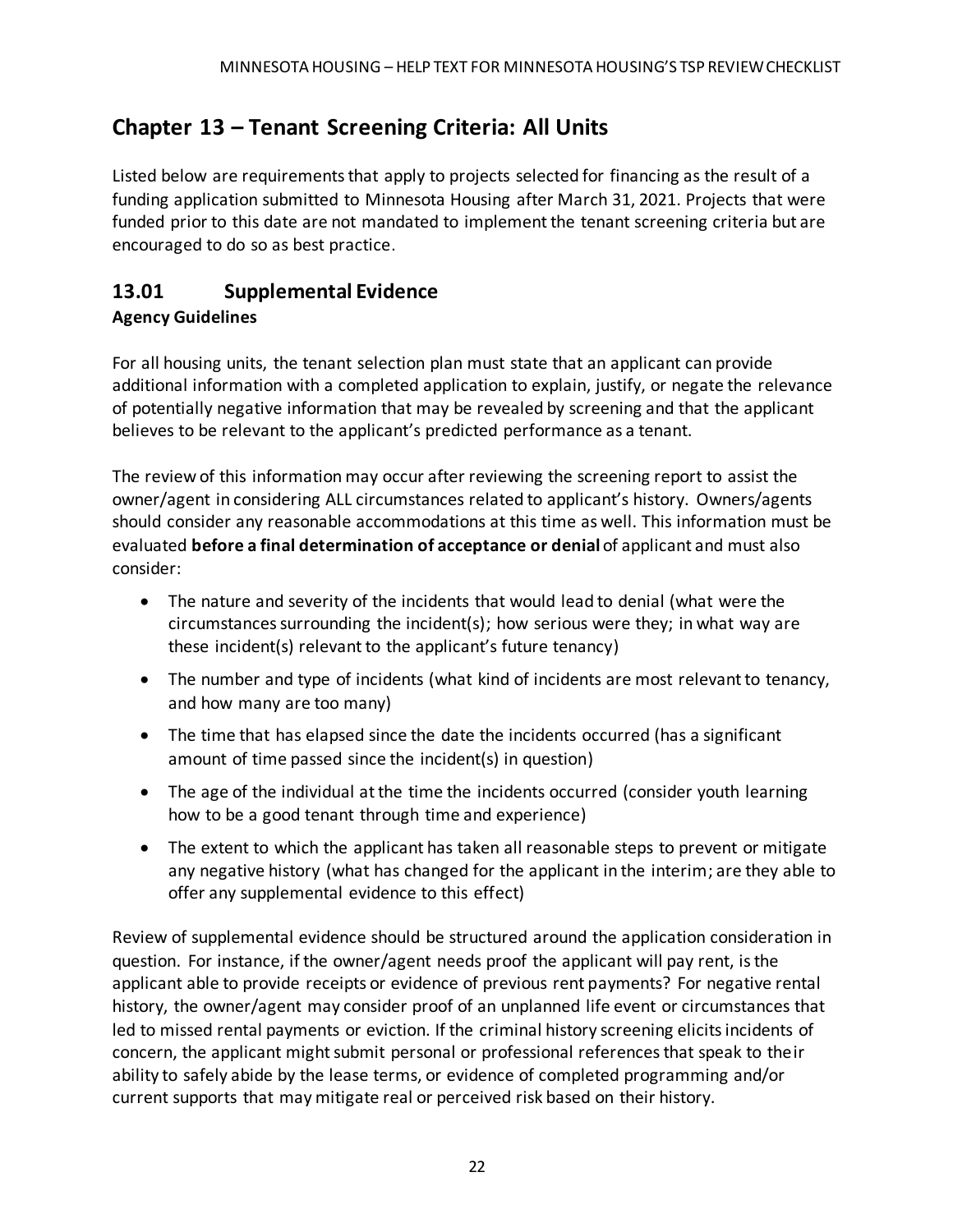# <span id="page-24-0"></span>**13.02 Credit History**

#### **Agency Guidelines**

For all housing units that are not supportive housing, an owner/agent must apply screening criteria that do not reject an applicant for:

- Credit score by itself, though information within a credit report directly relevant to fitness as a tenant can be relied upon by a landlord; and/or
- Insufficient credit history, unless the applicant in bad faith withholds credit history information that might otherwise form a basis for denial

### <span id="page-24-1"></span>**13.03 Housing History**

#### **Agency Guidelines**

For all housing units that are not supportive housing, an owner/agent must apply screening criteria that do not reject an applicant for any of the following:

- An eviction action if the action was dismissed or resulted in judgment for the applicant before the applicant submits the application
- An eviction action that resulted in a judgement against the applicant that was entered three (3) or more years before the applicant submits the application
- Insufficient rental history, unless the applicant in bad faith withholds rental history information that might otherwise form a basis for denial.

### <span id="page-24-2"></span>**13.04 Income to Rent Ratio**

#### **Agency Guidelines**

If a minimum income test is used, the income to rent ratio cannot exceed two and a half  $(2\nu)$ times the rent. Minnesota Housing does not have a minimum income requirement.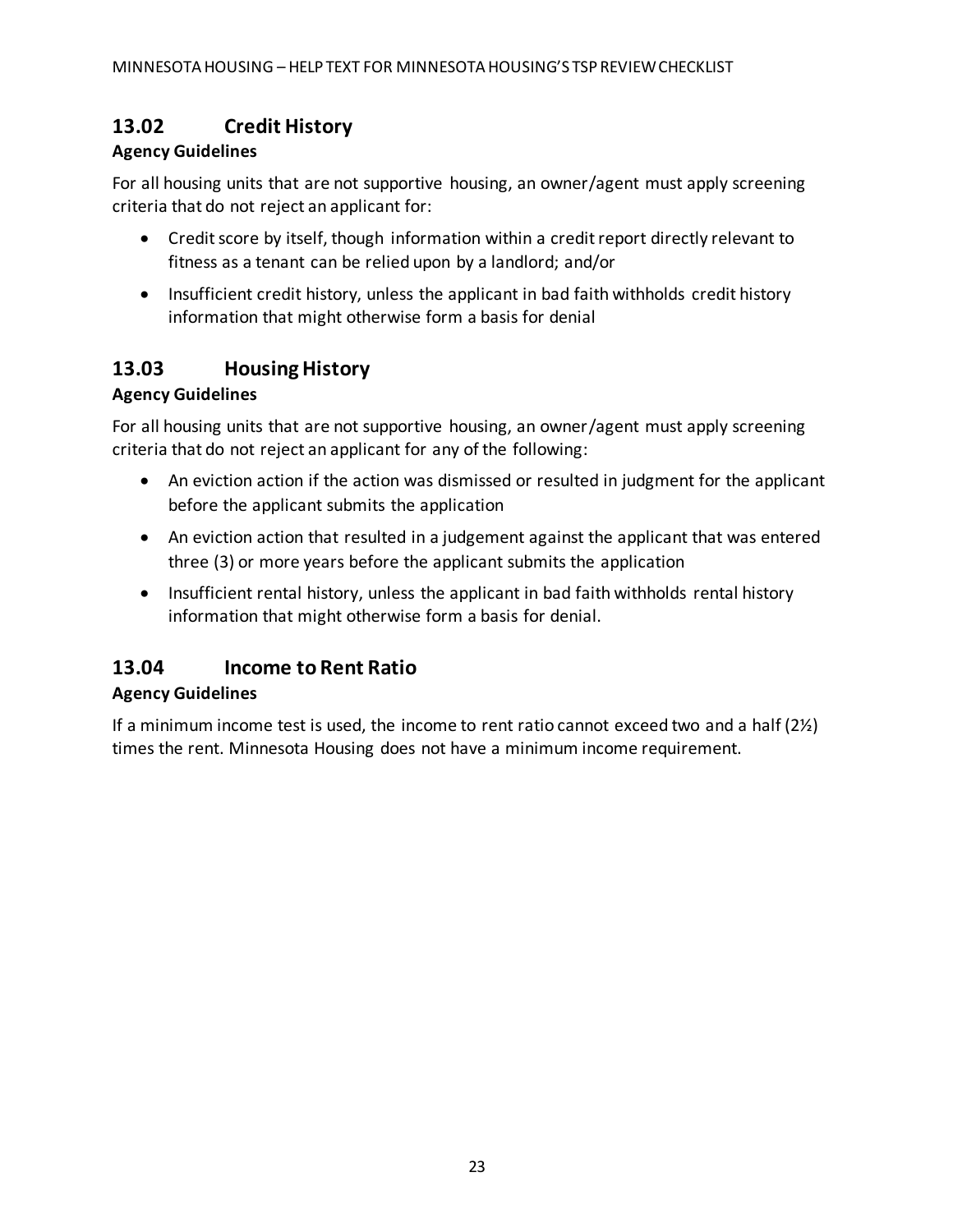# <span id="page-25-0"></span>**Chapter 14 – Tenant Screening Criteria: Supportive Housing Units**

Listed below are requirements that apply to projects with supportive housing units selected for financing as the result of a funding application submitted to Minnesota Housing after March 31, 2021. Projects that were funded prior to this date are not mandated to implement these tenant screening criteria but are encouraged to do so as best practice. The tenant screening criteria for supportive housing units applies to any units with supportive services that are restricted to or set aside to serve households or persons experiencing homelessness or with a disability, including high priority homeless (HPH) and people with disabilities (PWD) units.

### <span id="page-25-1"></span>**14.01 Housing First**

#### **Agency Guidelines**

For all supportive housing units, TSPs must demonstrate adherence to [Housing First](https://www.usich.gov/resources/uploads/asset_library/Implementing_Housing_First_in_Permanent_Supportive_Housing.pdf) principles. These principles center around stable housing as the foundation for pursuing other goals and thus emphasize removing barriers to accessing housing, including adopting lenient screening criteria for admission. This framework and these principles should also be reflected in the memorandum of understanding (MOU) between the owner, management agent, and service provider, as well as the service plan and budget.

### <span id="page-25-2"></span>**14.02 Housing History**

#### **Agency Guidelines**

TSPs should demonstrate that applicants for the supportive housing units shall not be screened out based on housing history. Owners/agents are able to review rental history in the course of tenant screening, but applicants for supportive housing units cannot be denied admittance on the basis of eviction history, references from previous landlords and others, money owed to previous landlords or money owed for utilities unless the tenant will be responsible for utilities for the unit and is not able to resolve the issue to set up an account. A recent egregious activity in housing *may* be considered as a reason for rejection. This includes extremely disruptive behavior to peaceable enjoyment or abusive treatment of other tenants and/or staff.

# <span id="page-25-3"></span>**14.03 Credit History**

#### **Agency Guidelines**

TSPs should demonstrate that applicants for the supportive housing units will not be screened out based on credit history or credit score.

### <span id="page-25-4"></span>**14.04 Income to Rent Ratio**

#### **Agency Guidelines**

For supportive housing applicants, an income to rent ratio cannot be required (e.g., "income must be two or three times the rent amount"), but an owner/agent may review the applicant's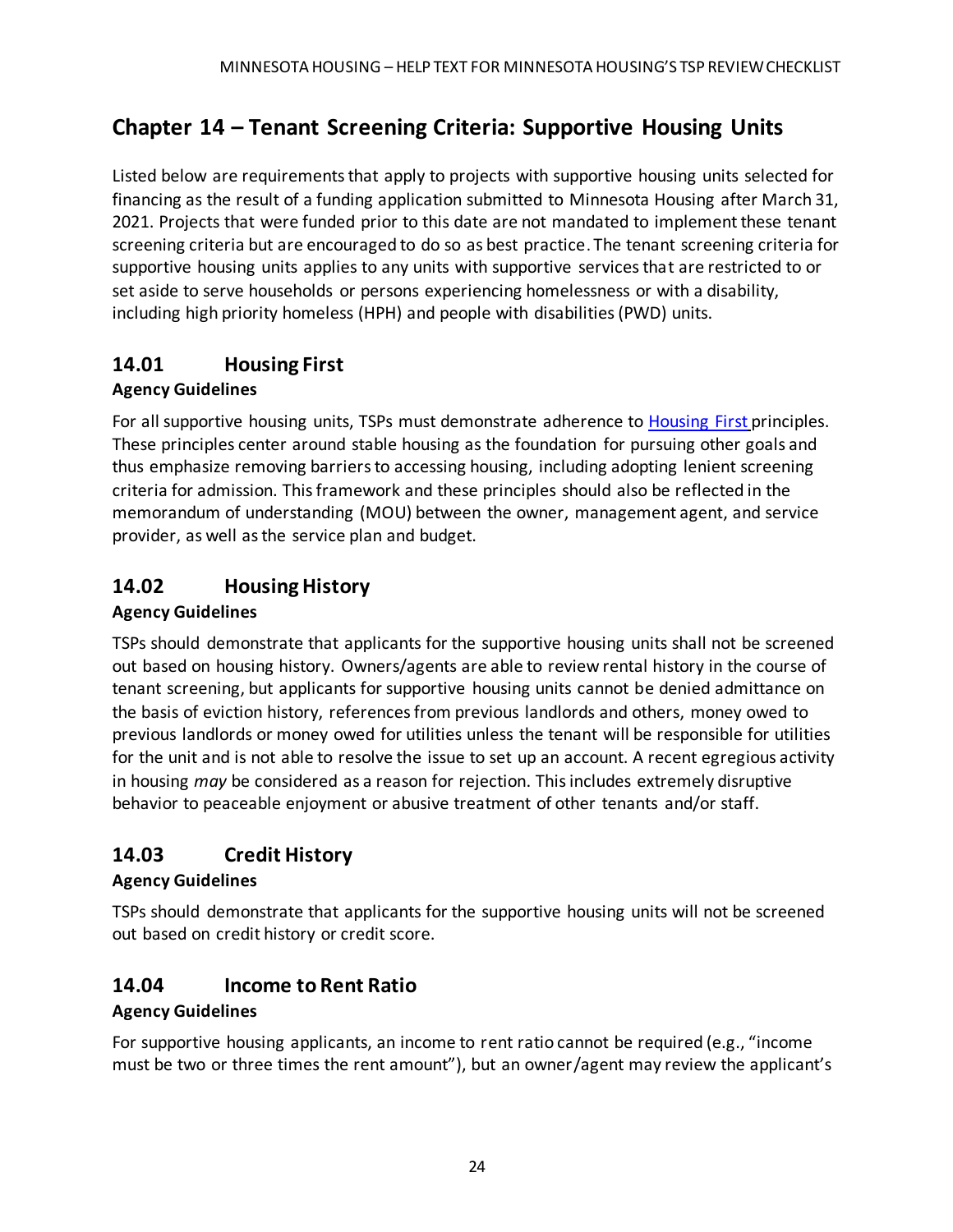income to determine whether they have adequate income to pay their portion of the rent if they do not have rental assistance.

### <span id="page-26-0"></span>**14.05 Criminal History**

#### **Agency Guidelines**

An owner/agent's screening criteria shall not reject an applicant for supportive housing units for any of the following reasons:

- Any arrest in an inactive case(s) that did not result in conviction
- Participation in or completion of a diversion or a deferral of judgment program, including stays of adjudication and continuances for dismissal or without prosecution
- Any conviction that has been vacated or expunged, or for which the applicant received a stay of imposition of sentencing and complied with the terms of the stay
- Any conviction for a crime that is no longer illegal in the state of Minnesota
- Any conviction or any other determination or adjudication in the juvenile justice system
- Any convictions for petty misdemeanors, prostitution, alcohol related crimes, or lowlevel property crimes (theft)
- Any conviction for misdemeanor offenses for which the dates of sentencing are older than two (2) years
- Any criminal conviction for felony offenses for which the dates of sentencing are older than seven (7) years; however, a landlord may deny an applicant who has been convicted of the illegal manufacture or distribution of a controlled substance as defined in Section 102 of the Controlled Substances Act [\(21 U.S.C. 802\(6\)\)](https://www.law.cornell.edu/uscode/text/21/802) or for those same offenses that mandate denial of tenancy in federally assisted housing subject to federal regulations, including but not limited to, when any member of the household is subject to a lifetime sex offender registration requirement under a state sex offender registration program.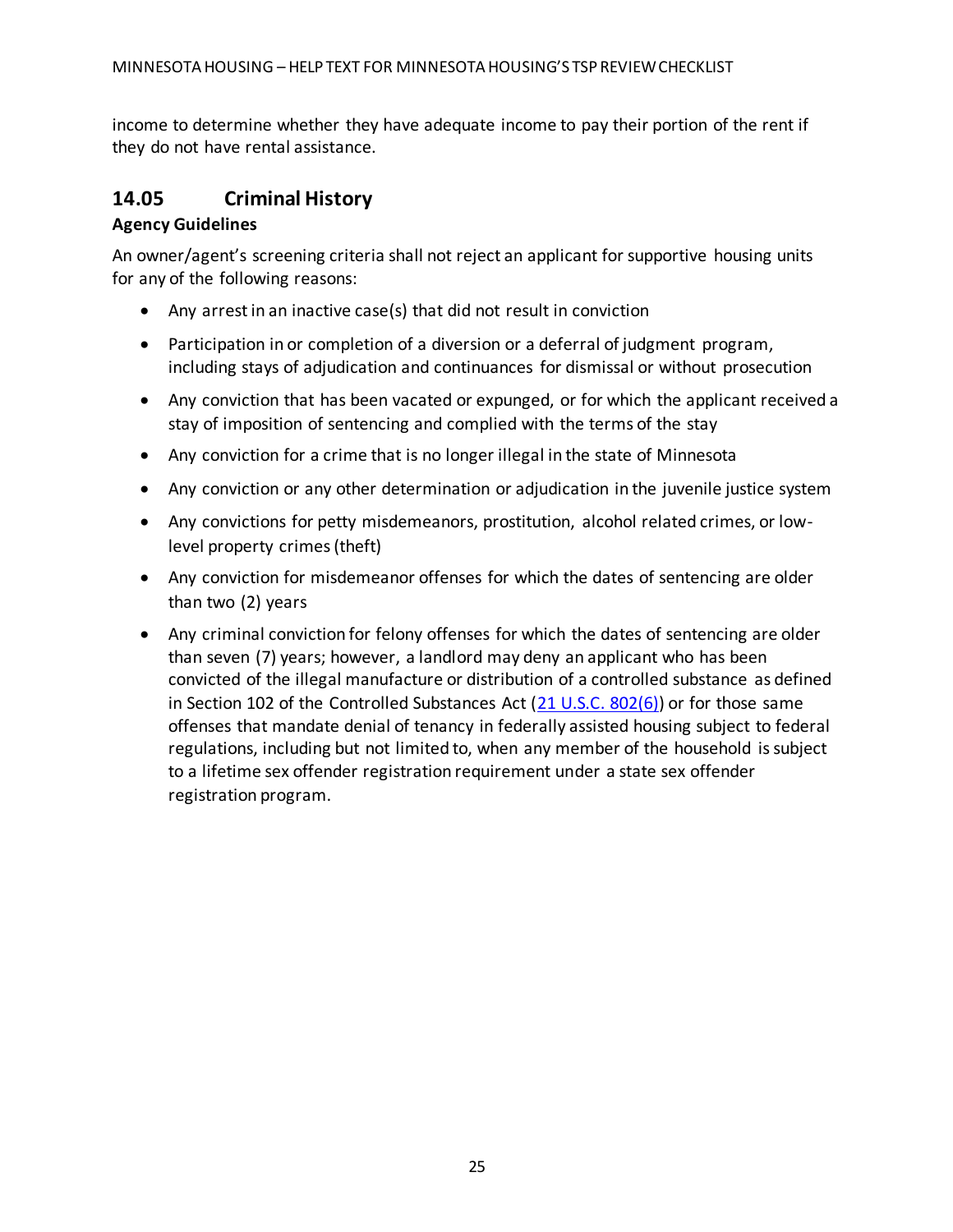# <span id="page-27-0"></span>**Appendix A – Terms**

| <b>Term</b>                                          | <b>Definition</b>                                                                                                                                                                                                                                                                                                                                                                                                                                                                                                                                                                                                                                                                                                                                                                                                                                                                                                                                                                                                                                                                                                                                                                                                                                                                                                                                                                                                                                                                                                                                                                                                                                                                                                                                                                                                                                                                                                                   |  |  |  |  |
|------------------------------------------------------|-------------------------------------------------------------------------------------------------------------------------------------------------------------------------------------------------------------------------------------------------------------------------------------------------------------------------------------------------------------------------------------------------------------------------------------------------------------------------------------------------------------------------------------------------------------------------------------------------------------------------------------------------------------------------------------------------------------------------------------------------------------------------------------------------------------------------------------------------------------------------------------------------------------------------------------------------------------------------------------------------------------------------------------------------------------------------------------------------------------------------------------------------------------------------------------------------------------------------------------------------------------------------------------------------------------------------------------------------------------------------------------------------------------------------------------------------------------------------------------------------------------------------------------------------------------------------------------------------------------------------------------------------------------------------------------------------------------------------------------------------------------------------------------------------------------------------------------------------------------------------------------------------------------------------------------|--|--|--|--|
| <b>HUD Definitions of</b><br><b>Elderly/Disabled</b> |                                                                                                                                                                                                                                                                                                                                                                                                                                                                                                                                                                                                                                                                                                                                                                                                                                                                                                                                                                                                                                                                                                                                                                                                                                                                                                                                                                                                                                                                                                                                                                                                                                                                                                                                                                                                                                                                                                                                     |  |  |  |  |
| <b>Elderly Family</b><br>(Definition A)              | A family whose head or spouse or sole member is a person who is<br>at least 62 years of age. It may include two or more persons who<br>are at least 62 years of age living together, or one or more persons<br>who are at least 62 years of age living with one or more live-in<br>aides.                                                                                                                                                                                                                                                                                                                                                                                                                                                                                                                                                                                                                                                                                                                                                                                                                                                                                                                                                                                                                                                                                                                                                                                                                                                                                                                                                                                                                                                                                                                                                                                                                                           |  |  |  |  |
| Disabled Family<br>(Definition D)                    | A family whose head, spouse, or sole member is a person with<br>disabilities. It may include two or more persons with disabilities<br>living together, or one or more persons with disabilities living with<br>one or more live-in aides.                                                                                                                                                                                                                                                                                                                                                                                                                                                                                                                                                                                                                                                                                                                                                                                                                                                                                                                                                                                                                                                                                                                                                                                                                                                                                                                                                                                                                                                                                                                                                                                                                                                                                           |  |  |  |  |
| Person with Disabilities<br>(Definition E)           | (1) A person who:<br>(i) Has a disability, as defined in 42 U.S.C. 423;(A) Inability to<br>engage in any substantial gainful activity by reason of any<br>medically determinable physical or mental impairment which can<br>be expected to result in death or which has lasted or can be<br>expected to last for a continuous period of not less than 12<br>months; or (B) In the case of an individual who has attained the<br>age of 55 and is blind, inability by reason of such blindness to<br>engage in substantial gainful activity requiring skills or abilities<br>comparable to those of any gainful activity in which he/she has<br>previously engaged with some regularity and over a substantial<br>period of time. For the purposes of this definition, the term<br>blindness, as defined in section $416(i)(1)$ of this title, means<br>central vision acuity of 20/200 or less in the better eye with use of<br>a correcting lens. An eye which is accompanied by a limitation in<br>the fields of vision such that the widest diameter of the visual field<br>subtends an angle no greater than 20 degrees shall be considered<br>for the purposes of this paragraph as having a central visual acuity<br>of 20/200 or less.<br>(ii) Is determined, pursuant to HUD regulations, to have a physical,<br>mental, or emotional impairment that: (A) Is expected to be of<br>long-continued and indefinite duration, (B) Substantially impedes<br>his or her ability to live independently, and (C) Is of such a nature<br>that the ability to live independently could be improved by more<br>suitable housing conditions; or<br>(iii) Has a developmental disability, as defined in Section 102(7) of<br>the Developmental Disabilities Assistance and Bill of Rights Act (42<br>U.S.C. 6001(8)), i.e., a person with a severe chronic disability that<br>(A) Is attributable to a mental or physical impairment or |  |  |  |  |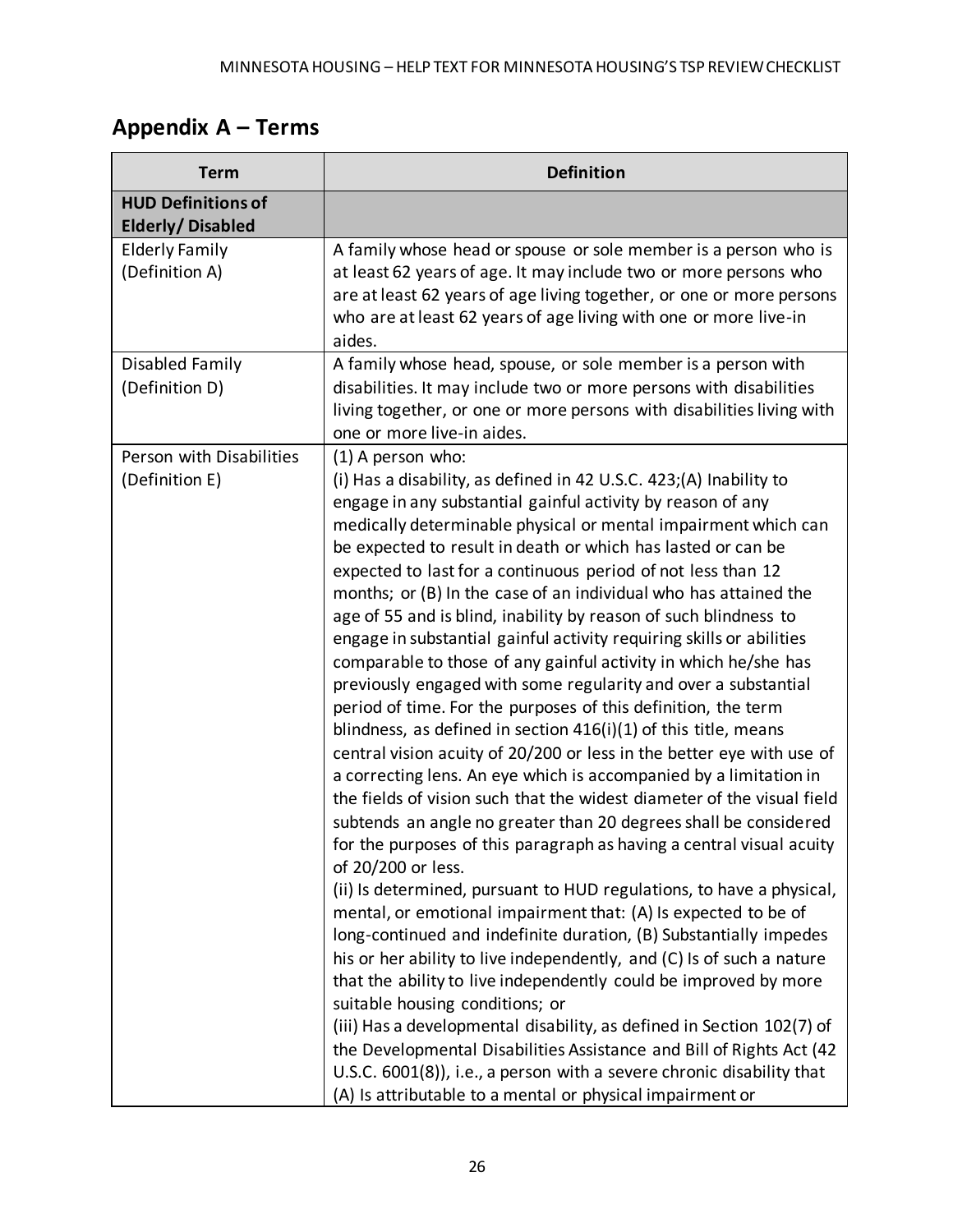| <b>Term</b>                             | <b>Definition</b>                                                                                                                                                                                                                                                                                                                                                                                                                                                                                                                                                                                                                                                                                                                                                                                                                                                                                                                                                   |  |  |  |  |
|-----------------------------------------|---------------------------------------------------------------------------------------------------------------------------------------------------------------------------------------------------------------------------------------------------------------------------------------------------------------------------------------------------------------------------------------------------------------------------------------------------------------------------------------------------------------------------------------------------------------------------------------------------------------------------------------------------------------------------------------------------------------------------------------------------------------------------------------------------------------------------------------------------------------------------------------------------------------------------------------------------------------------|--|--|--|--|
|                                         | combination of mental and physical impairments;(B) Is manifested<br>before the person attains age 22; (C) Is likely to continue<br>indefinitely; (D) Results in substantial functional limitation in three<br>or more of the following areas of major life activity: a. Self-care, b.<br>Receptive and expressive language, c. Learning, d. Mobility, e.<br>Self-direction, f. Capacity for independent living, and g. Economic<br>self-sufficiency; and (E) Reflects the person's need for a<br>combination and sequence of special, interdisciplinary, or generic<br>care, treatment, or other services that are of lifelong or extended<br>duration and are individually planned and coordinated.<br>(2) Does not exclude persons who have the disease of acquired<br>immunodeficiency syndrome or any conditions arising from the<br>etiologic agent for acquired immunodeficiency syndrome;<br>(3) For purposes of qualifying for low-income housing, does not |  |  |  |  |
|                                         | include a person whose disability is based solely on any drug or<br>alcohol dependence; and<br>(4) Means person with disabilities (individual with handicaps), as                                                                                                                                                                                                                                                                                                                                                                                                                                                                                                                                                                                                                                                                                                                                                                                                   |  |  |  |  |
|                                         | defined in 24 CFR 8.3, for purposes of reasonable accommodation<br>and program accessibility for persons with disabilities.                                                                                                                                                                                                                                                                                                                                                                                                                                                                                                                                                                                                                                                                                                                                                                                                                                         |  |  |  |  |
| <b>Elderly Family</b><br>(Definition B) | (1) Families of two or more persons, the head of which (or his or<br>her spouse) is 62 years of age or older;                                                                                                                                                                                                                                                                                                                                                                                                                                                                                                                                                                                                                                                                                                                                                                                                                                                       |  |  |  |  |
|                                         | (2) The surviving member or members of a family described in<br>paragraph (1) living in a unit assisted under subpart E of this part<br>(Section 202 loans) with the now deceased member of the family<br>at the time of his or her death;                                                                                                                                                                                                                                                                                                                                                                                                                                                                                                                                                                                                                                                                                                                          |  |  |  |  |
|                                         | (3) A single person who is 62 years of age or older; or<br>(4) Two or more elderly persons living together or one or more<br>such persons living with another person who is determined by<br>HUD, based upon a licensed physician's certificate provided by the                                                                                                                                                                                                                                                                                                                                                                                                                                                                                                                                                                                                                                                                                                     |  |  |  |  |
| Disabled (Handicapped)                  | family, to be essential to their care or well-being.<br>(1) Families of two or more persons the head of which (or his or                                                                                                                                                                                                                                                                                                                                                                                                                                                                                                                                                                                                                                                                                                                                                                                                                                            |  |  |  |  |
| Family (Definition G)                   | her spouse) is a person with disabilities (handicapped);<br>(2) The surviving member or members of any family described in<br>paragraph (1) of this definition living in a unit assisted under<br>subpart E of this part (Section 202 loans) with the deceased<br>member of the family at the time of his or her death;<br>(3) A single person with disabilities (handicapped person) over the<br>age of 18; or                                                                                                                                                                                                                                                                                                                                                                                                                                                                                                                                                     |  |  |  |  |
|                                         | (4) Two or more persons with disabilities (handicapped persons)<br>living together, or one or more such persons living with another<br>person who is determined by HUD, based upon a licensed                                                                                                                                                                                                                                                                                                                                                                                                                                                                                                                                                                                                                                                                                                                                                                       |  |  |  |  |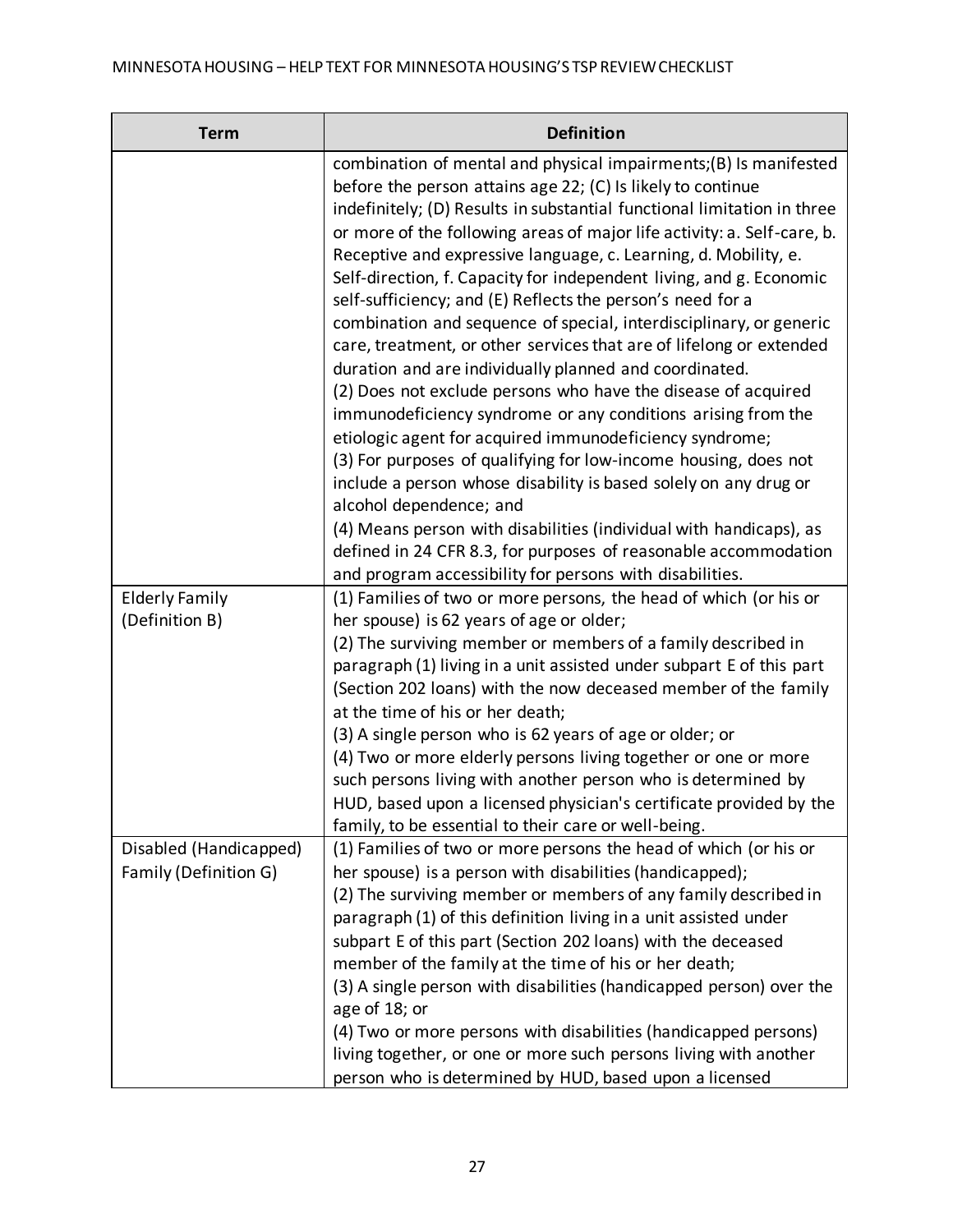| <b>Term</b>                                                        | <b>Definition</b>                                                                                                                                                                                                                                                                                                                                                                                                                                                                                                                                                                                                                                                                                                                                                                                                                                                                                                                                                                                                                                                                                                                                                                                                                                                                                                                                                                                                                                                                                                                                                                                                                                                                                                                                                                                                                                                                                                                                                                                                                                                                                                                                                                                                                                                                                                                                                                                                                                                                                                       |  |  |  |  |
|--------------------------------------------------------------------|-------------------------------------------------------------------------------------------------------------------------------------------------------------------------------------------------------------------------------------------------------------------------------------------------------------------------------------------------------------------------------------------------------------------------------------------------------------------------------------------------------------------------------------------------------------------------------------------------------------------------------------------------------------------------------------------------------------------------------------------------------------------------------------------------------------------------------------------------------------------------------------------------------------------------------------------------------------------------------------------------------------------------------------------------------------------------------------------------------------------------------------------------------------------------------------------------------------------------------------------------------------------------------------------------------------------------------------------------------------------------------------------------------------------------------------------------------------------------------------------------------------------------------------------------------------------------------------------------------------------------------------------------------------------------------------------------------------------------------------------------------------------------------------------------------------------------------------------------------------------------------------------------------------------------------------------------------------------------------------------------------------------------------------------------------------------------------------------------------------------------------------------------------------------------------------------------------------------------------------------------------------------------------------------------------------------------------------------------------------------------------------------------------------------------------------------------------------------------------------------------------------------------|--|--|--|--|
|                                                                    | physician's certificate provided by the family, to be essential to<br>their care or well-being.                                                                                                                                                                                                                                                                                                                                                                                                                                                                                                                                                                                                                                                                                                                                                                                                                                                                                                                                                                                                                                                                                                                                                                                                                                                                                                                                                                                                                                                                                                                                                                                                                                                                                                                                                                                                                                                                                                                                                                                                                                                                                                                                                                                                                                                                                                                                                                                                                         |  |  |  |  |
| Person with a Disability<br>(Handicapped Person)<br>(Definition H) | (1) Any adult having a physical, mental, or emotional impairment<br>that is expected to be of long continued and indefinite duration,<br>substantially impedes his or her ability to live independently, and<br>is of a nature that such ability could be improved by more suitable<br>housing conditions.<br>(2) A person with a developmental disability, as defined in Section<br>102(7) of the Developmental Disabilities Assistance and Bill of<br>Rights Act (42 U.S.C. 6001(8)), i.e., a person with a severe chronic<br>disability that:<br>(i)<br>Is attributable to a mental or physical impairment or<br>combination of mental and physical impairments;<br>(ii)<br>Is manifested before the person attains age 22;<br>(iii)<br>Is likely to continue indefinitely;<br>Results in substantial functional limitation in three or more<br>(iv)<br>of the following areas of major life activity:<br>(A) Self-care, (B) Receptive and expressive language, (C)<br>Learning, (D) Mobility, (E) Self-direction, (F) Capacity for<br>independent living, and (G) Economic self-sufficiency; and<br>Reflects the person's need for a combination and sequence<br>(v)<br>of special, interdisciplinary, or generic care, treatment, or<br>other services that are of lifelong or extended duration and<br>are individually planned and coordinated.<br>(3) A person with a chronic mental illness, i.e., a person who has a<br>severe and persistent mental or emotional impairment that<br>seriously limits his or her ability to live independently, and whose<br>impairment could be improved by more suitable housing<br>conditions.<br>(4) Persons infected with the human acquired immunodeficiency<br>virus (HIV) who are disabled as a result of infection with the HIV<br>are eligible for occupancy in the Section 202 projects designed for<br>the physically disabled, developmentally disabled, or chronically<br>mentally ill depending upon the nature of the person's disability.<br>(24 CFR 891.505) Note: A person whose sole impairment is<br>alcoholism or drug addiction (i.e., who does not have a<br>developmental disability, chronic mental illness, or physical<br>disability that is the disabling condition required for eligibility in a<br>particular project) will not be considered to be disabled for the<br>purposes of the Section 202 program.<br>(5) A person infected with the human acquired immunodeficiency<br>virus (HIV) and a person who suffers with alcoholism or drug |  |  |  |  |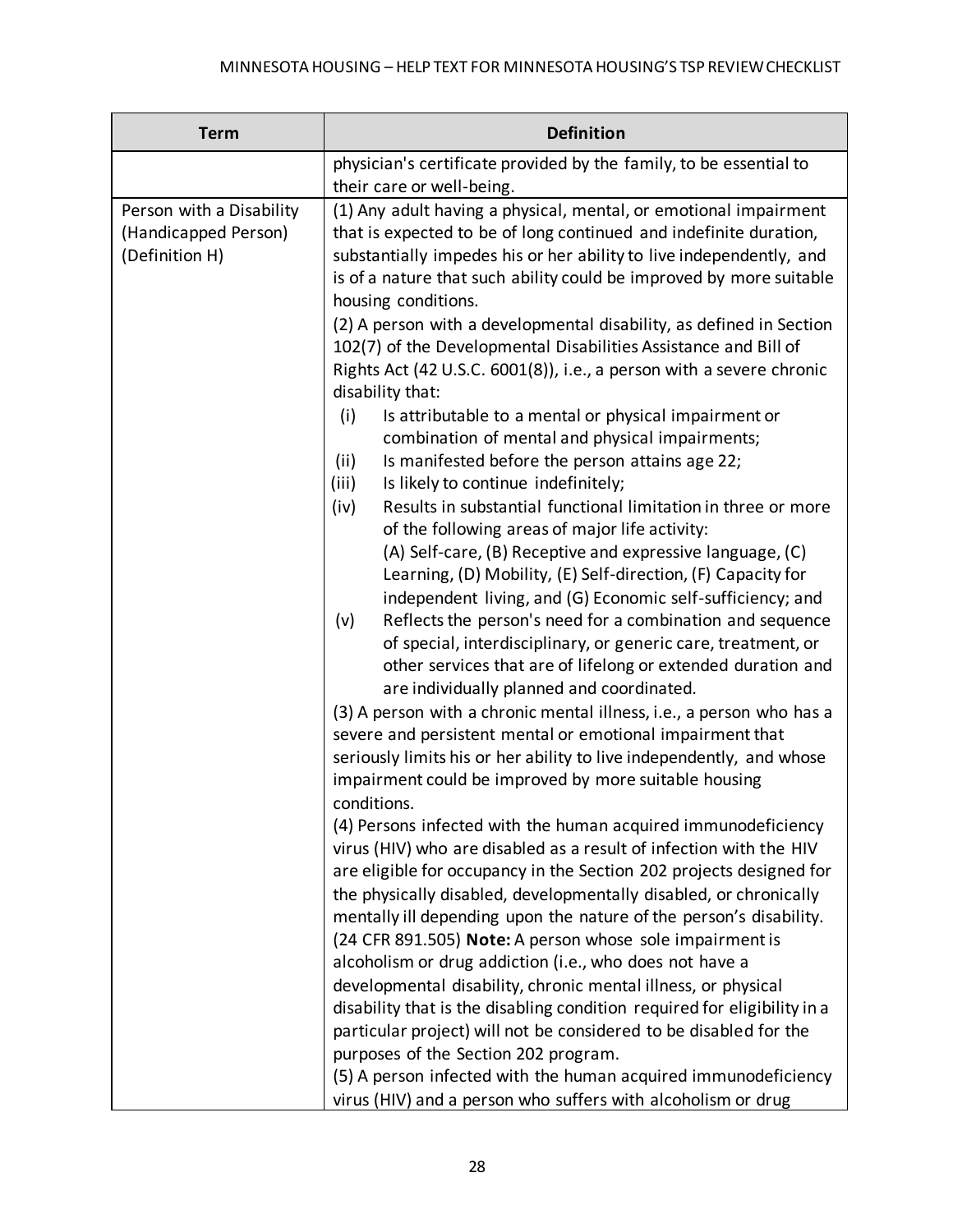| <b>Term</b>                             | <b>Definition</b>                                                                                                                                                                                                                                                                                                                                                                                                                                                                                                                                                                                                                                                                                                                                                                                                                                                                                                                                                                                                                                                     |  |  |  |  |
|-----------------------------------------|-----------------------------------------------------------------------------------------------------------------------------------------------------------------------------------------------------------------------------------------------------------------------------------------------------------------------------------------------------------------------------------------------------------------------------------------------------------------------------------------------------------------------------------------------------------------------------------------------------------------------------------------------------------------------------------------------------------------------------------------------------------------------------------------------------------------------------------------------------------------------------------------------------------------------------------------------------------------------------------------------------------------------------------------------------------------------|--|--|--|--|
|                                         | addition, provided they meet the definition of "person with<br>disabilities" in Section 811 (42 U.S.C) 8013(k)(2). A person whose<br>sole impairment is a diagnosis of HIV positive or alcoholism or<br>drug addiction (i.e., does not meet the qualifying criteria in<br>Section 811) will not be eligible for occupancy in a Section 811<br>project.                                                                                                                                                                                                                                                                                                                                                                                                                                                                                                                                                                                                                                                                                                                |  |  |  |  |
| Nonelderly Disabled                     | A nonelderly disabled (handicapped) family means a disabled                                                                                                                                                                                                                                                                                                                                                                                                                                                                                                                                                                                                                                                                                                                                                                                                                                                                                                                                                                                                           |  |  |  |  |
| (Handicapped) Family<br>(Definition I)  | family in which the head of the family (and spouse, if any) is less<br>than 62 years of age at the time of the family's initial occupancy of                                                                                                                                                                                                                                                                                                                                                                                                                                                                                                                                                                                                                                                                                                                                                                                                                                                                                                                          |  |  |  |  |
|                                         | a project.                                                                                                                                                                                                                                                                                                                                                                                                                                                                                                                                                                                                                                                                                                                                                                                                                                                                                                                                                                                                                                                            |  |  |  |  |
| <b>Student Definitions</b>              |                                                                                                                                                                                                                                                                                                                                                                                                                                                                                                                                                                                                                                                                                                                                                                                                                                                                                                                                                                                                                                                                       |  |  |  |  |
| Section 8/Section 811<br>PRA/ HOME/NHTF | Section 8 assistance shall not be provided to any individual who:<br>a. Is enrolled as either a part-time or full-time student at an<br>institution of higher education for the purpose of obtaining<br>a degree, certificate, or other program leading to a<br>recognized educational credential; and<br>b. Is under the age of 24; and<br>c. Is not married; and<br>d. Is not a veteran of the United States Military; and<br>e. Does not have a dependent child; and<br>f.<br>Is not a person with disabilities, as such term is defined in<br>3(b)(3)(E) of the United States Housing Act of 1937 (42<br>$U.S.C.1437a(b)(3)(E)$ and was not receiving section 8<br>assistance as of November 30, 2005; and<br>Is not living with his or her parents who are receiving<br>g.<br>Section 8 assistance; and<br>h. Is not individually eligible to receive Section 8 assistance or<br>has parents (the parents individually or jointly) who are not<br>income eligible to receive Section 8 assistance.<br><b>NOTE:</b> Unless the student can demonstrate his or her |  |  |  |  |
|                                         | independence from parents, the student must be eligible to<br>receive Section 8 assistance and the parents (individually or<br>jointly) must be eligible to receive Section 8 assistance in order<br>for the tenant to receive Section 8 assistance.<br>For a student to be eligible independent of his or her<br>$\circ$                                                                                                                                                                                                                                                                                                                                                                                                                                                                                                                                                                                                                                                                                                                                             |  |  |  |  |
|                                         | parents (where the income of the parents is not relevant),<br>the student must demonstrate the absence of, or his or her<br>independence from, parents. While owners may use<br>additional criteria for determining the student's<br>independence from parents, owners must use, and the                                                                                                                                                                                                                                                                                                                                                                                                                                                                                                                                                                                                                                                                                                                                                                              |  |  |  |  |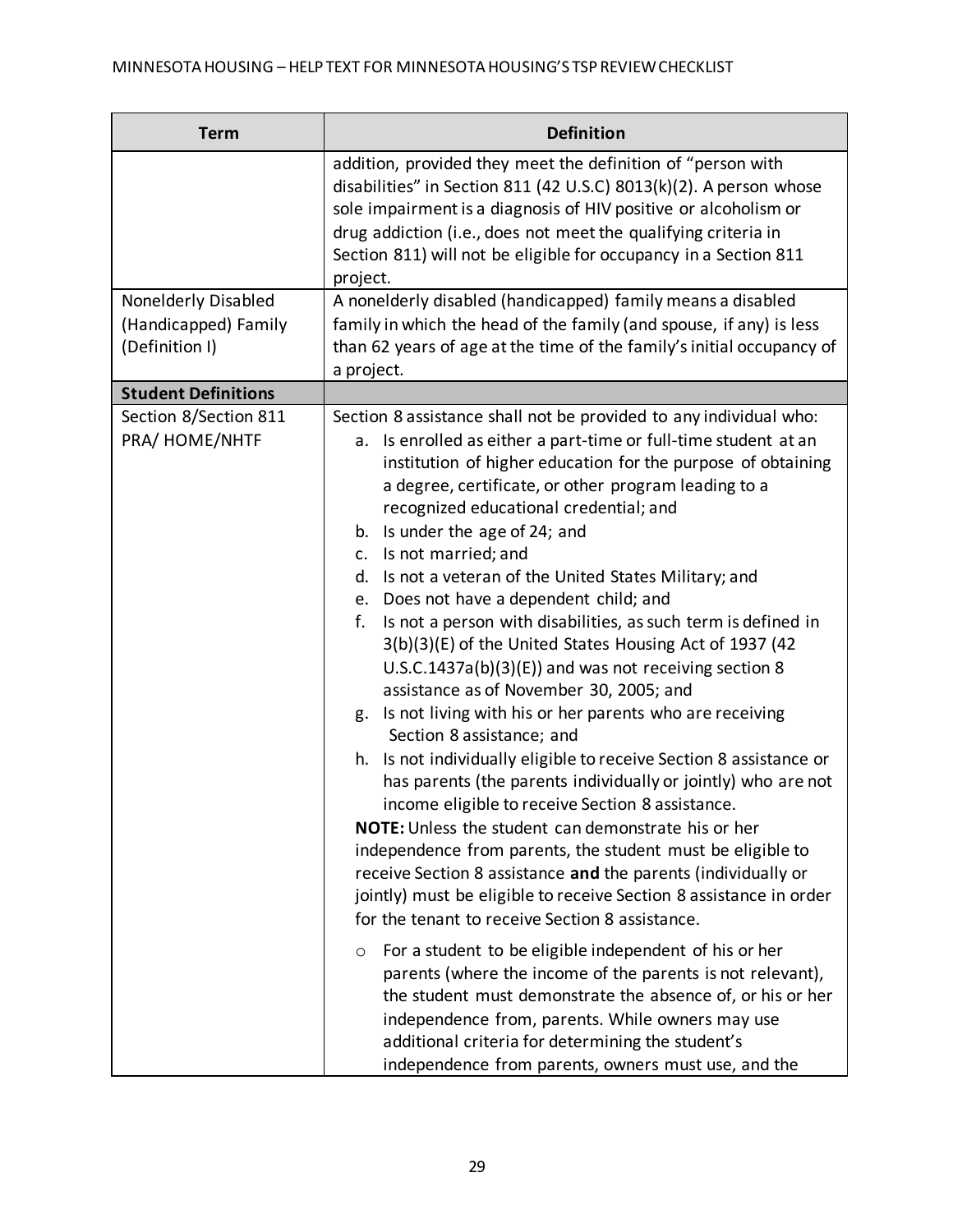| <b>Term</b> | <b>Definition</b>                                                                                                                                                                                                                                                                                                                                                                                                                                                                                                                                                                                                                                                                                                                                                                                                                                                                                                                                                                                                                                |
|-------------|--------------------------------------------------------------------------------------------------------------------------------------------------------------------------------------------------------------------------------------------------------------------------------------------------------------------------------------------------------------------------------------------------------------------------------------------------------------------------------------------------------------------------------------------------------------------------------------------------------------------------------------------------------------------------------------------------------------------------------------------------------------------------------------------------------------------------------------------------------------------------------------------------------------------------------------------------------------------------------------------------------------------------------------------------|
|             | student must meet, at a minimum all of the following<br>criteria to be eligible for Section 8 assistance. The student;<br>a. Be of legal contract age under state law;<br>b. Have established a household separate from parents or<br>legal guardians for at least one year prior to application for<br>occupancy, or, meet the U.S. Department of Education's<br>definition of an independent student. (See the Glossary for<br>definition of Independent Student);<br>c. Not be claimed as a dependent by parents or legal<br>guardians pursuant to IRS regulations; and<br>d. Obtain a certification of the amount of financial assistance<br>that will be provided by parents, signed by the individual<br>providing the support. This certification is required even if<br>no assistance will be provided.                                                                                                                                                                                                                                  |
|             | Any financial assistance a student receives (1) under the<br>$\circ$<br>Higher Education Act of 1965, (2) from private sources, or<br>(3) from an institution of higher education that is in excess<br>of amounts received for tuition is included in annual<br>income, except if the student is over the age of 23 with<br>dependent children or if the student is living with his or her<br>parents who are receiving Section 8 assistance.                                                                                                                                                                                                                                                                                                                                                                                                                                                                                                                                                                                                    |
|             | Vulnerable Youth classification: A student meets HUD's definition<br>of a vulnerable youth and is eligible to receive assistance when:<br>a. The individual is an orphan, in foster care, or a ward of the<br>court or was an orphan, in foster care, or a ward of the<br>court at any time when the individual was 13 years of age<br>or older;<br>The individual is, or was immediately prior to attaining he<br>b.<br>age of majority, an emancipated minor or in legal<br>guardianship as determined by a court of competent<br>jurisdiction in the individual's State of legal residence;<br>c. The individual has been verified during the school year in<br>which the application is submitted as either an<br>unaccompanied youth who is a homeless child or youth (as<br>such terms are defined in section 725 of the McKinney-<br>Vento Homeless Assistance Act) (42 U.S.C. 11431 et seq.),<br>or as unaccompanied, at risk of homelessness, and self-<br>supporting, by<br>i. A local educational agency homeless liaison, designated |
|             | pursuant to the McKinney-Vento Homeless Assistance<br>Act;                                                                                                                                                                                                                                                                                                                                                                                                                                                                                                                                                                                                                                                                                                                                                                                                                                                                                                                                                                                       |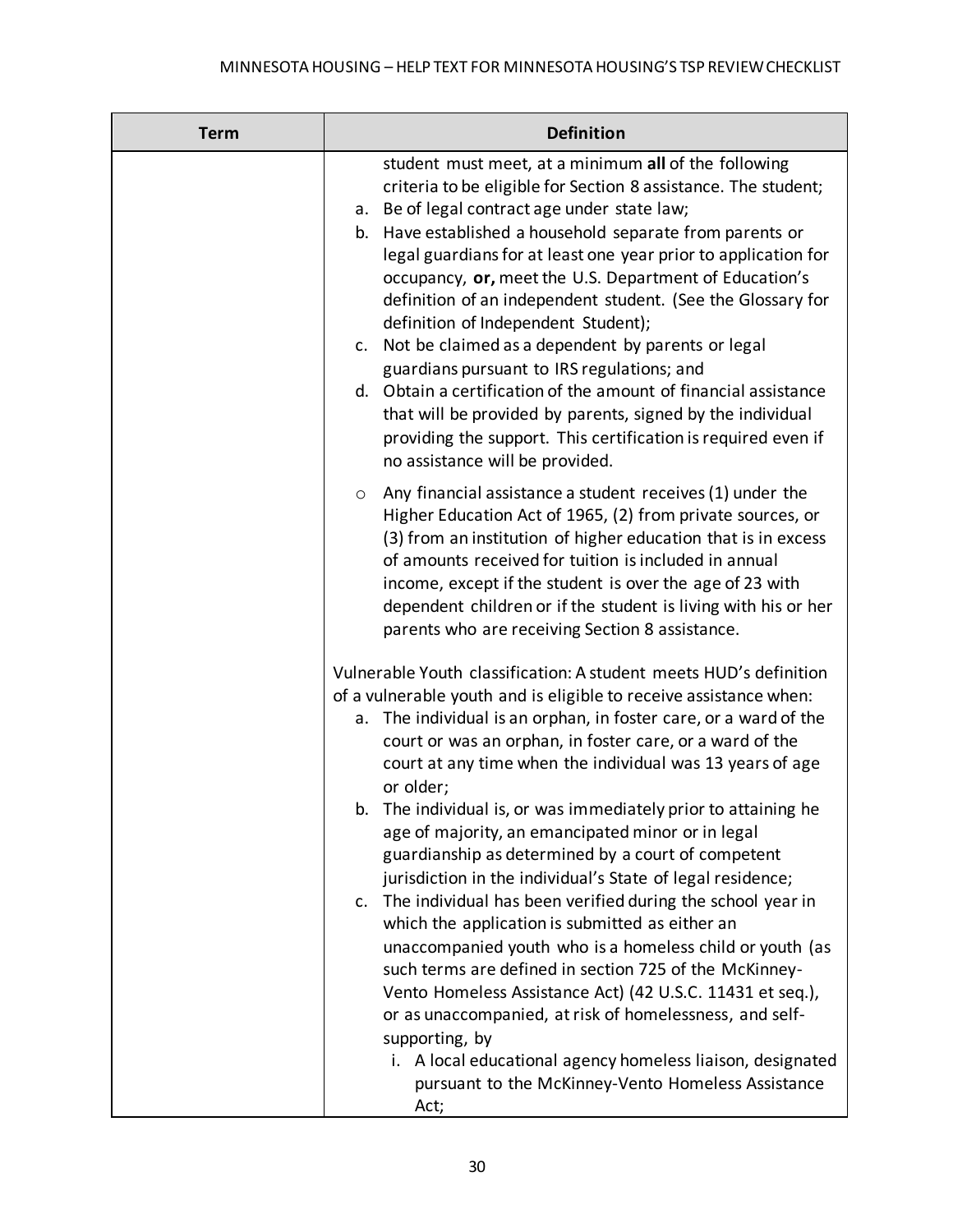| <b>Term</b>                         | <b>Definition</b>                                                                                                                                                                                                                                                                                                                                                                                                                                                                                                                                                                                                                                                                                                                                                        |  |  |  |  |
|-------------------------------------|--------------------------------------------------------------------------------------------------------------------------------------------------------------------------------------------------------------------------------------------------------------------------------------------------------------------------------------------------------------------------------------------------------------------------------------------------------------------------------------------------------------------------------------------------------------------------------------------------------------------------------------------------------------------------------------------------------------------------------------------------------------------------|--|--|--|--|
|                                     | ii. The director of a program fund relating to emergency<br>shelter grants) or a designee of the director; or<br>iii. The director of a program funded under subtitle B of<br>title IV of the McKinney-Vento Homeless Assistance Act<br>(relating to emergency shelter grants) or a designee of<br>the director; or<br>A financial aid administrator; or<br>iv.                                                                                                                                                                                                                                                                                                                                                                                                          |  |  |  |  |
|                                     | The individual is a student for who a financial aid administrator<br>makes a documented determination of independence by reason<br>of other unusual circumstance.                                                                                                                                                                                                                                                                                                                                                                                                                                                                                                                                                                                                        |  |  |  |  |
| HOME (Additional)                   | Properties where HOME funds were committed on or after August<br>23, 2013 have additional eligibility requirements for students. The<br>HOME program has adopted the Section 8 Housing Choice<br>Voucher Program restrictions on student participation found at 24<br>CFR 5.612, which exclude any individual that is enrolled in a higher<br>education institution and is not an "Independent Student" as<br>defined in the Higher Education Act or has parents who,<br>individually or jointly, are not eligible on the basis of income.                                                                                                                                                                                                                               |  |  |  |  |
| <b>Housing Tax Credits</b><br>(HTC) | Under Section 42, most households where all of the members are<br>full-time students are not eligible, and units occupied by these<br>households may not be counted as HTC units. IRS Code Section<br>$151(c)(4)$ defines a "student" as an individual, who during each of<br>five calendar months during the calendar year in which the<br>taxable year of the taxpayer begins, is a full-time student at an<br>educational organization described in IRC Sec 170(b)(1)(A)(ii).<br>Treasury Regulation Sec. 1.51-3(b) further provides that the five<br>calendar months need not be consecutive.<br>The determination of student status as full or part-time should be<br>based on the criteria used by the educational institution the<br>student is or was attending. |  |  |  |  |
|                                     | An educational organization, as defined by IRC Sec. 170(b)(1)(A)(ii)<br>is one that normally maintains a regular faculty and curriculum,<br>and normally has an enrolled body of pupils or students in<br>attendance at the place where its educational activities are<br>regularly carried on. The term "educational organization" includes<br>elementary schools, junior and senior high schools, colleges,<br>universities, and technical, trade and mechanical schools. It does<br>not include on-the-job-training courses.                                                                                                                                                                                                                                          |  |  |  |  |
|                                     | There are five exceptions to the limitation on households where<br>all members are full-time students. Full-time student households                                                                                                                                                                                                                                                                                                                                                                                                                                                                                                                                                                                                                                      |  |  |  |  |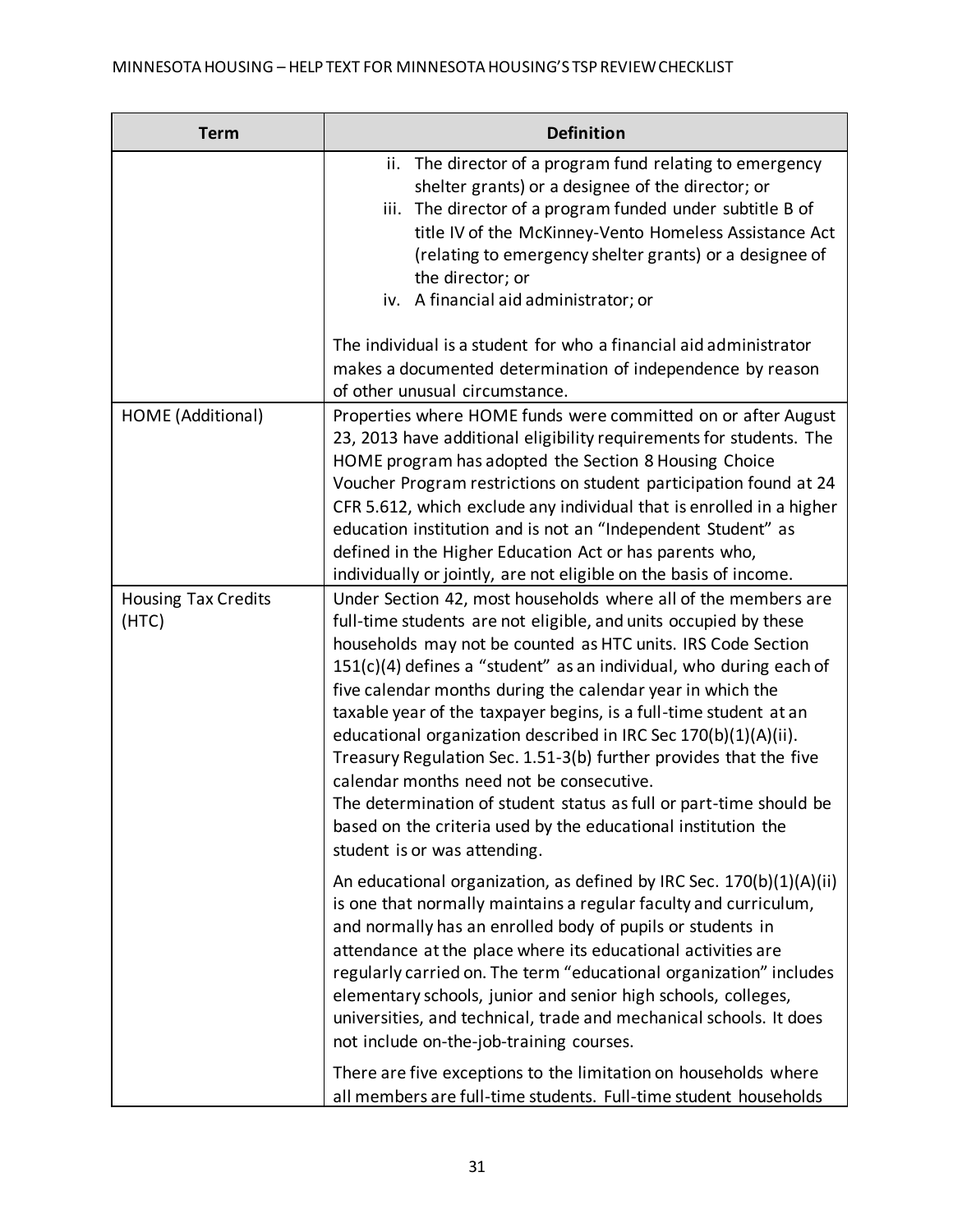| <b>Term</b> | <b>Definition</b>                                                                                                                                                                                                                                                                                                                                                                                                                                                                                                                                                                                                                                                                                                                                                                                                                                                                                                                                                                                                                                                                                                                                                                                                                                                        |  |  |  |
|-------------|--------------------------------------------------------------------------------------------------------------------------------------------------------------------------------------------------------------------------------------------------------------------------------------------------------------------------------------------------------------------------------------------------------------------------------------------------------------------------------------------------------------------------------------------------------------------------------------------------------------------------------------------------------------------------------------------------------------------------------------------------------------------------------------------------------------------------------------------------------------------------------------------------------------------------------------------------------------------------------------------------------------------------------------------------------------------------------------------------------------------------------------------------------------------------------------------------------------------------------------------------------------------------|--|--|--|
|             | that are income eligible and satisfy one or more of the following<br>conditions are considered eligible:<br>Students are married and entitled to file a joint tax return.<br>A married couple that is entitled to file a joint tax return,<br>but has not filed one, still satisfies the exception.<br>The household consists of a single parent with child(ren)<br>and the parent is not a dependent of someone else, and the<br>child(ren) is/are not dependent(s) of someone other than a<br>parent;<br>At least one member of the household receives assistance<br>under Title IV of the Social Security Act (formerly Aid to<br>Families with Dependent Children (AFDC), now known as<br>Temporary Assistance for Needy Families (TANF), or in<br>Minnesota, the Minnesota Family Investment Program<br>$(MFIP)$ ; or<br>At least one member of the household participates in a<br>program receiving assistance under the Job Training<br>Partnership Act (JTPA) or other similar federal, state or local<br>laws.**<br>At least one member of the household was previously in<br>foster care.***                                                                                                                                                                   |  |  |  |
|             | ** The JTPA program was repealed in 1998 and replaced with the<br>Workforce Investment Act (WIA). WIA (and JTPA when it existed)<br>funds programs such as adult literacy, English as a second<br>language, General Education Diploma (GED) courses, vocational<br>services for the blind, employment and training programs for<br>Native Americans and migrant and seasonal farmworkers, job<br>corps, veterans employment programs, summer youth<br>employment and training, employment and training for dislocated<br>workers and displaced homemakers, etc. Students in those<br>programs are eligible for the JTPA exemption provided the school<br>or community education department verifies that the<br>applicant/tenant is a participant in a program similar to those<br>funded under JTPA or WIA. Click here for a description of JTPA,<br>WIA laws and regulations, and training programs under the<br>Minnesota Department of Employment and Economic<br>Development (DEED).<br>*** "Foster care" means substitute care for children placed away<br>from parents or guardians and for whom the state agency has<br>placement and care responsibility. This includes, but is not limited<br>to, placement in foster family homes, foster homes of relatives, |  |  |  |